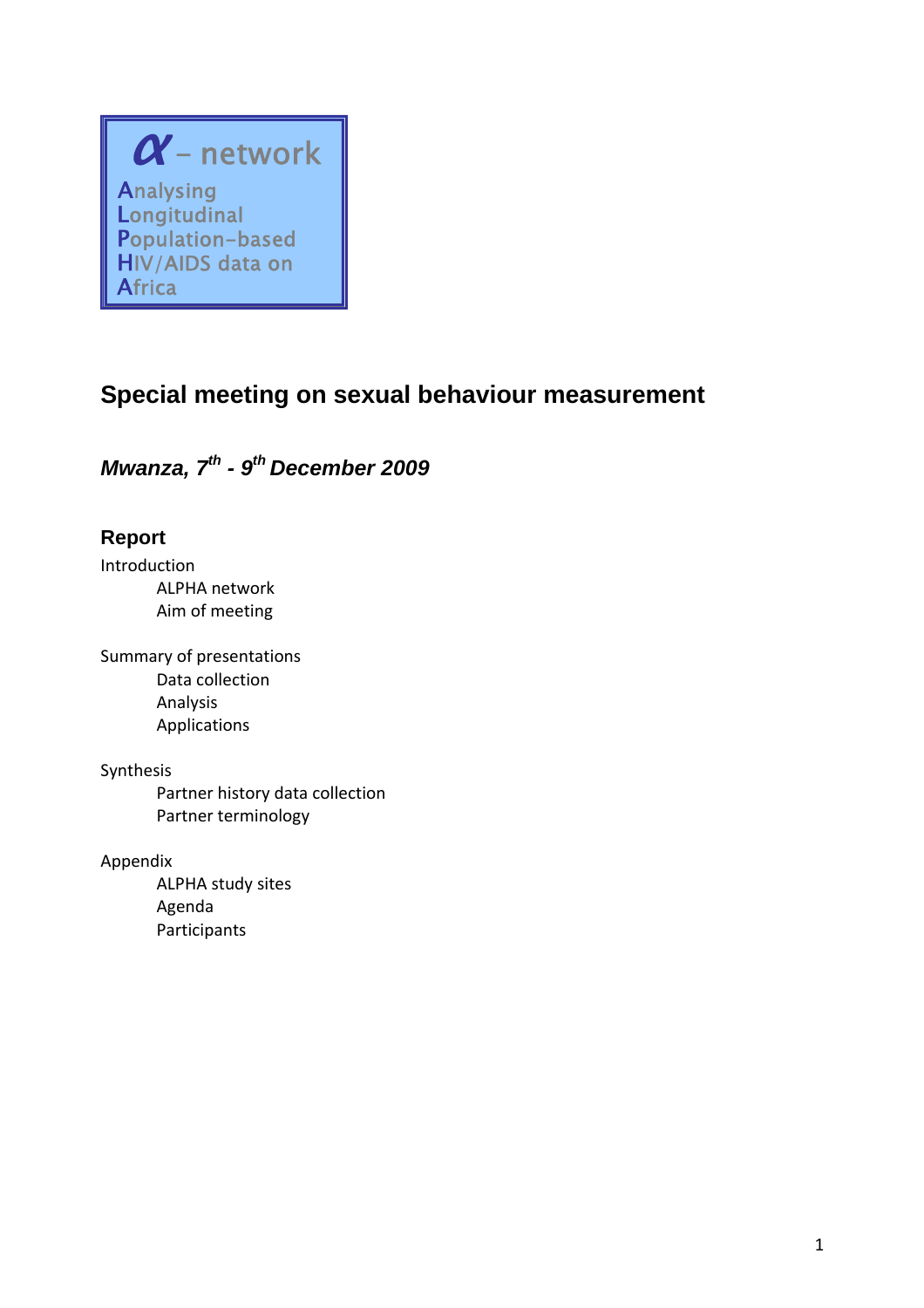# *Abbreviations*

| <b>ACASI</b>  | Audio Computer Assisted Survey Interview                               |
|---------------|------------------------------------------------------------------------|
| <b>AIS</b>    | <b>AIDS Indicator Surveys</b>                                          |
| <b>ALPHA</b>  | Analysing Longitudinal Population-based HIV/AIDS data on Africa        |
| <b>APHRC</b>  | African Population and Health Research Centre (Nairobi, Kenya)         |
| <b>ART</b>    | Anti-retroviral Therapy                                                |
| <b>ASPAR</b>  | Age Specific Partner Acquisition Rtae                                  |
| <b>CDC</b>    | Centre for Disease Control (US)                                        |
| <b>CPS</b>    | Centre for Population Studies (LSHTM)                                  |
| <b>CTC</b>    | <b>Care and Treatment Centre</b>                                       |
| <b>DHS</b>    | Demographic and Health Surveys                                         |
| <b>DoB</b>    | Date of Birth                                                          |
| <b>DSS</b>    | Demographic Surveillance System                                        |
| ERB           | <b>Ethical Review Board</b>                                            |
| <b>FTFI</b>   | Face to Face Interview                                                 |
| GoT           | Government of Tanzania                                                 |
| <b>ICVI</b>   | Informal Confidential Voting Interview                                 |
| IDU           | <b>Intravenous Drug Users</b>                                          |
| <b>IVR</b>    | Inter-active Voice Response                                            |
| <b>LSHTM</b>  | London School of Hygiene and Tropical Medicine                         |
| <b>MITU</b>   | Mwanza Intervention Trials Unit                                        |
| <b>MARP</b>   | Most at Risk Populations                                               |
| MERG          | Monitoring and Evaluation Reference Group (UNAIDS)                     |
| <b>MoHSW</b>  | Ministry of Health and Social Welfare (Tanzania)                       |
| <b>MRC</b>    | Medical Research Council (UK)                                          |
| <b>MSM</b>    | Men who have Sex with Men                                              |
| <b>NACP</b>   | National AIDS Control Programme (Tanzania)                             |
| <b>NIMR</b>   | National Institute for Medical Research (Tanzania)                     |
| <b>PDA</b>    | Personal Digital Assistant                                             |
| <b>RDS</b>    | <b>Respondent Driven Sampling</b>                                      |
| <b>SDB</b>    | <b>Social Desirability Bias</b>                                        |
| <b>SMS</b>    | <b>Short Message Service</b>                                           |
| <b>SSA</b>    | Sub Saharan Africa                                                     |
| STI           | Sexually Transmitted Infection                                         |
| <b>TAZAMA</b> | (Swahili for "search") HIV cohort study located in Kisesa ward, Mwanza |
| <b>UNAIDS</b> | the joint United Nations Programme on HIV / AIDS                       |
| <b>USSD</b>   | <b>Unstructured Supplementary Service Data</b>                         |
| <b>UVRI</b>   | Uganda Virus Research Institute                                        |
| <b>VCT</b>    | <b>Voluntary Counselling and Testing</b>                               |
| <b>WHO</b>    | World Health Organisation                                              |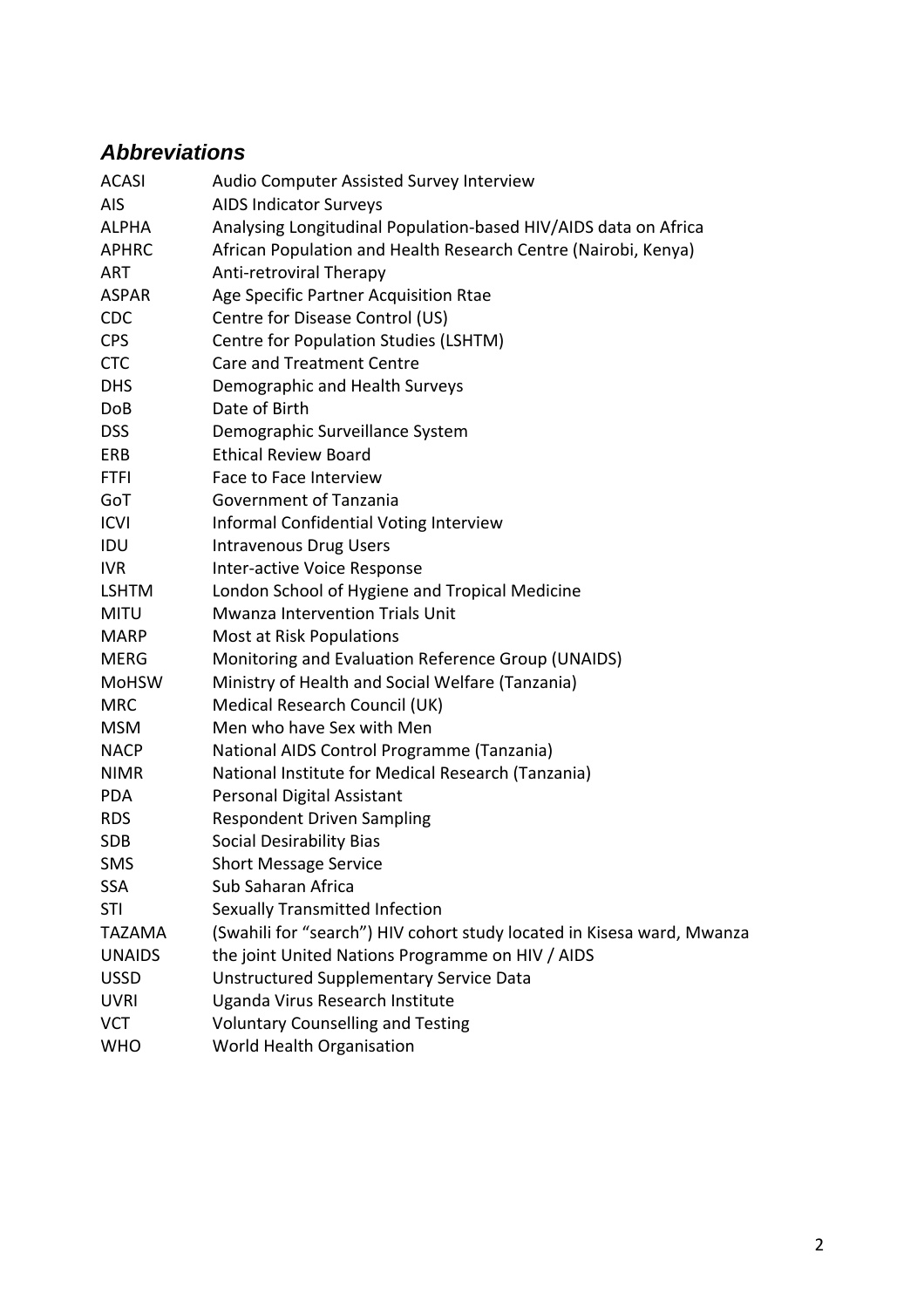### *Introduction*

This report concerns a special meeting of the ALPHA network, hosted by the TAZAMA study at the MITU conference facility in NIMR, Mwanza, Tanzania, December  $7<sup>th</sup>$ -9<sup>th</sup> 2009. The meeting was funded by UNAIDS through a grant (PO 200126537) to CPS in LSHTM (ref EPCPVP42).

#### **The ALPHA network**

This network of African community‐based HIV cohort studies, funded by the Wellcome Trust, has been in existence since 2005, bringing together 6 study sites (from Uganda, Tanzania, Malawi, Zimbabwe and South Africa – see appendix for details). It will expand in 2010 to include another 4 study sites (from Kenya, Tanzania and South Africa). The network helps member sites with analyses of demographic and epidemiological aspects of their longitudinal data. Workshops are organised and hosted by member studies to prepare data in a common format and to teach local scientist the appropriate analytical techniques. If possible, data are pooled to enable inter‐site comparisons and to strengthen analytical conclusions. Results are published in special themed journal issues, which combine site specific papers and meta‐ analyses. The topics covered to date include HIV incidence, impact of HIV on family demography, survival post infection, trends in sexual debut and first marriage, and uptake of VCT and ART; future planned analyses include HIV and fertility, impact of HIV on child mobility, paediatric HIV, impact of ART on HIV incidence, and sexual partnership dynamics. Analytical results obtained in ALPHA network studies have been used by UNAIDS in building epidemiological models used to predict epidemic trends.

#### **Aims of this meeting**

UNAIDS has expressed a particular interest in a definitive analysis of the role of concurrent sexual partnerships in determining the spread of HIV, and approached the ALPHA network about the feasibility of undertaking such work. This topic is already on the agenda for future joint research by the network partners, but experience in the first phase of ALPHA studies has shown that there is a wide divergence between sites in sexual behaviour data collection, both in terms of content and instruments used. At the same time there is a need to validate, in a longitudinal setting, the standard tools for collecting information on sexual behaviour currently being developed for use in cross-sectional surveys such as DHS and AIS. UNAIDS therefore agreed to fund this special meeting of the ALPHA network so that those responsible for developing data collection tools could get together and discuss how best to collect sexual behaviour data in the future in order to ensure enough commonality between sites to enable comparative and meta analyses to be undertaken, and to validate the approaches currently used in cross-sectional approaches. By developing a common approach now, it is hoped that most ALPHA sites will be able to use a shared core set of behaviour questions in at least two survey rounds before the planned workshop on sexual partnership dynamics in 2015.

#### **Sessions: presentations & discussions**

The original meeting agenda is shown in the appendix. Because of some last minute travel cancellations two papers were withdrawn, and timing of the discussions was changed as a result, so that a whole session was dedicated to discussing the implications of the presentations for the future work of the ALPHA network. However, in presenting this report, discussion points referring to individual sessions and presentations have been included at the end of the relevant session.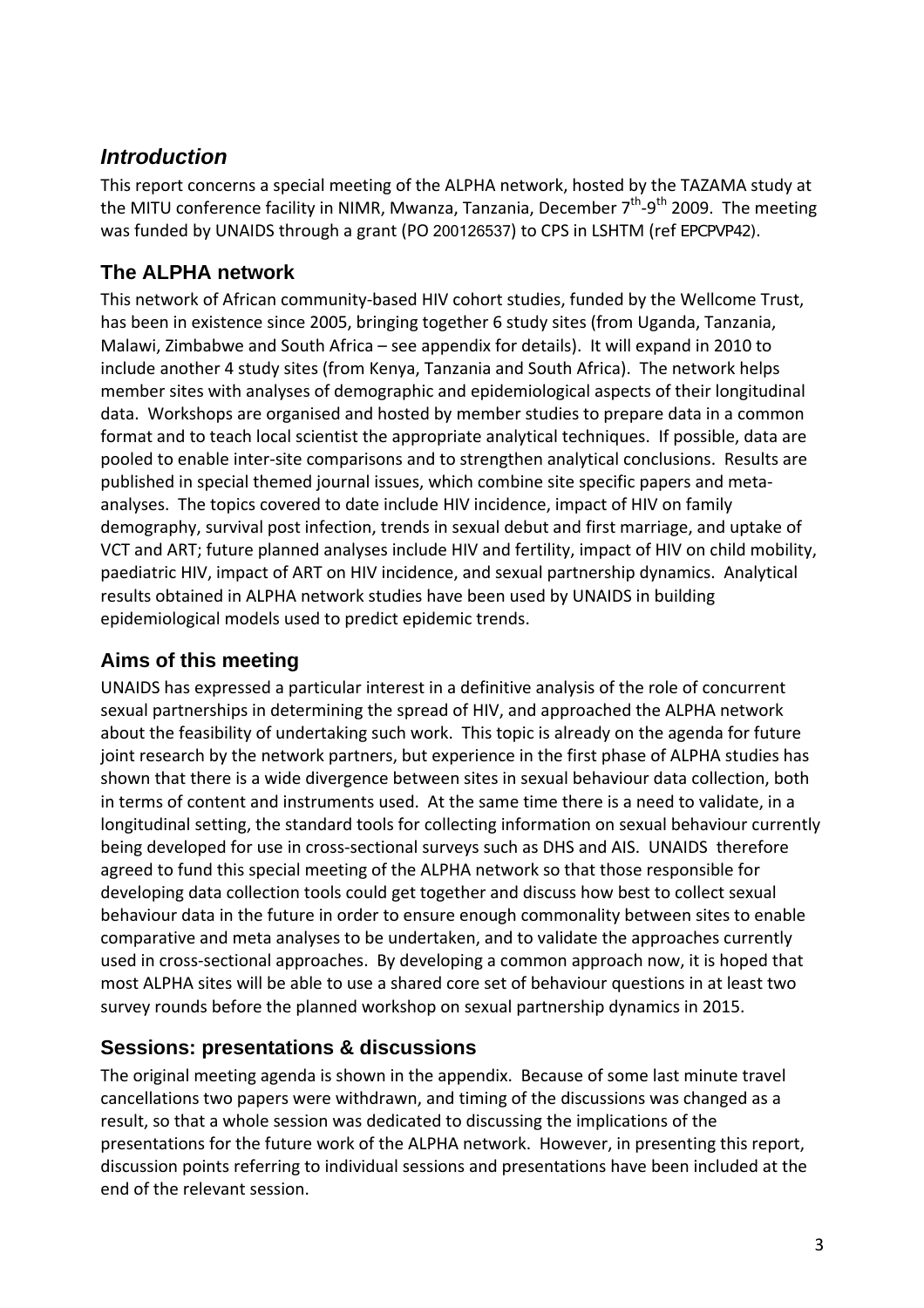#### *Summary of presentations*

Presentations covered three broad themes: Day 1 was about the experiences of ALPHA sites and other studies with data collection methods and questionnaire styles; Day 2 focussed on proposed analysis methods for understanding concurrency and other risky sexual behaviour; and Day 3 considered the information needs of national and international agencies with a particular focus on synergies with on‐going research on HIV treatment. At the end of the last day site leaders and their representatives met to consider future plans for collection and analysis of sexual behaviour data in the ALPHA sites.

#### **Data collection: session 1 – paper-based methods**

**Partner loops (presenter: Simon Gregson, Manicaland)** – The Manicaland survey team have used both direct questions about concurrency "How many relationships do you consider yourself to be involved in at the moment" and have also used a partner loop approach, in which respondents were asked to consider the person they had sex with most recently, and to provide information on dates of most recent intercourse with this person, and first intercourse; after answering a series of questions about that partner they were invited to consider their previous (next most recent) partner, supplying dates and same information for this partner. The number of partners included in the "loop" increased from last 2 partners in last month (rounds 1&2) to 3 most recent partners with no time limit in round 3. Questions about each partner in the latest survey include coital frequency (but only for those partners with whom the respondent had intercourse in the last two weeks), condom use (again restricted to very recent partners); the place where the first sexual encounter happened; the partner's age; whether partnership had lasted over a year; whether they are married to another person; and whether the respondent has given or received money for sex with this person. The partner loop questions also attempted to measure the amount of sexual mixing by individuals with different levels of education. An analysis of the data on sexual mixing suggested that older persons of higher SES faced an increased risk due to sexual mixing, whereas younger people tended to have sexual relations with people of comparable, or lower risk to themselves.

**Calendars (presenter: Dermot Maher, Masaka)** – In the general population cohort study MRC/UVRI were planning to use a partner loop approach (3 partners in last year) in their behaviour questionnaires, and to augment this with a simple (one‐line) calendar to help the respondent locate the start and end dates of relationships. They then plan to get the interviewer to juxtapose the three calendars and ask direct questions about partnership overlap, probing for any other partners who may have been missed from the episode reports, particularly long‐standing regular partners. The calendar method will be field tested in the run up to the next census, and the usefulness of this approach is expected to vary with the educational level of respondents – not all respondents will be familiar with a linear representation of time. For some respondents, reference to specific events – e.g. before or after Christmas, may be more useful than a calendar display.

**Event histories (presenter: Caroline Kabiru, APHRC)** – The research group designed a life history calendar—the Relationship History Calendar (RHC)—to collect 10‐year retrospective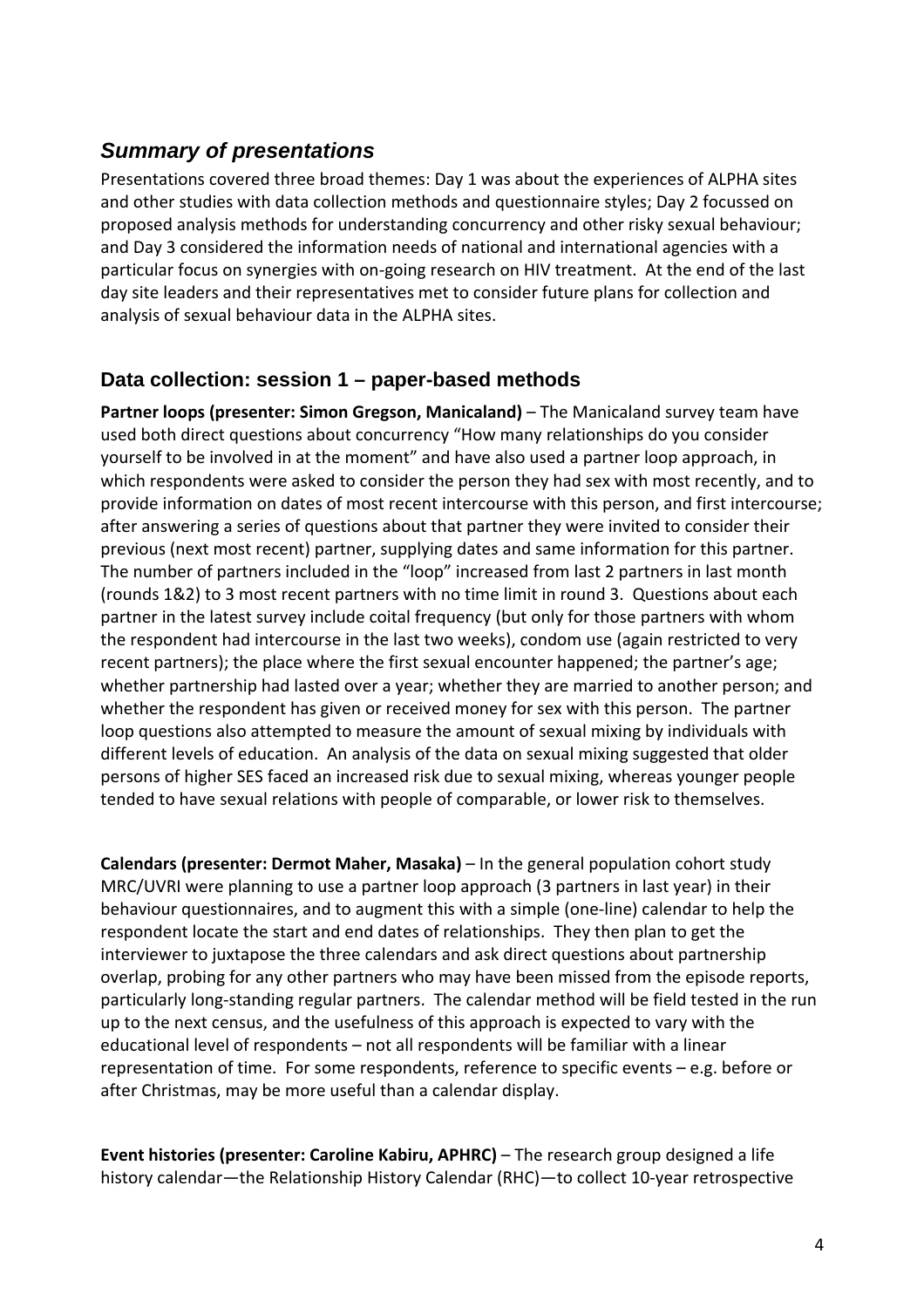information on romantic and sexual relationship histories using a time-line format with a conversational interview style. They hypothesized the RHC would decrease social desirability bias and improve reporting of sensitive sexual behaviours compared to a more standard partner loop approach. A random sample of 1,275 18‐24 year‐olds in Kisumu, Kenya, were randomly assigned the RHC or the standard survey instrument. Results suggest that the RHC decreased social desirability bias and improved reporting on multiple measures of sexual behaviour. In particular, males were assumed to generally over-report sexual activities, and the RHC, as expected, produced lower reports of ever had sex and sex in the last year, lower mean number of lifetime sexual partners, and lower percentage of multiple lifetime partners compared to the standard instrument. Females were assumed to underreport sexual activities, and, as expected, the RHC produced higher mean number of sexual partners in the last year (marginally significant), higher percentage of multiple partners in the last year, lower mean age at first sex, and higher percentage of unprotected sex. In addition, the calendar method achieved greater rapport between interviewer and respondent and respondents enjoyed the interview more; however, the RHC took much longer to complete. The calendar method also presented greater challenges for data entry and analysis.

**Frequency of intercourse (presenter: Emma Slaymaker, Kisesa)** – Coital frequency data are very important for estimating risks of conception and sexually transmitted infections, for calculating consistency of condom use and number of condoms needed. The most commonly used question is time since last coitus, but this does not allow the estimation of an average frequency rate for an individual. At a population level the proportion reporting coitus "yesterday" in surveys gives an indication of an overall daily mean rate, but does not provide any measure of variability between individuals or over time: annual seasonality and variation according to day of the week are known to affect coital frequency – it is far from being a Poisson process.

Surveys which ask questions about frequency during a specified reference period (a week, a month or even a year) suffer from an excess of zero reports in the case of short reference periods (which do not allow rates of less than one per unit time to be calculated) and from heaping in the case of longer reference periods (whereby people estimate their "typical" frequency over a shorter time period and scale‐up – so that monthly frequencies tend to be reported as multiples of four). If respondents are asked to report both a "typical" frequency, and the "actual" frequency for the most recent time period, "typical" frequencies are almost always higher. It is important to ask separately about sexual frequency with different partners for people who report more than one partner, especially if this information is to be used for estimating the condom use, which can vary between different partners.

There is more diversity between ALPHA sites in the measurement of coital frequency than in any other aspect of sexual behaviour. Future recommendations for this item is to include it in the partner loop, so it is asked separately for each partner; to ask about use in the period immediately preceding the last reported sexual act for that partner, and to use increasingly long reference periods to capture information from people who have sex infrequently.

#### **Data collection: session 2 – other methods**

**Voting boxes (presenter: Simon Gregson, Manicaland)** – The secret voting method developed in the Manicaland study is designed to reduce social desirability biases (SDB), by allowing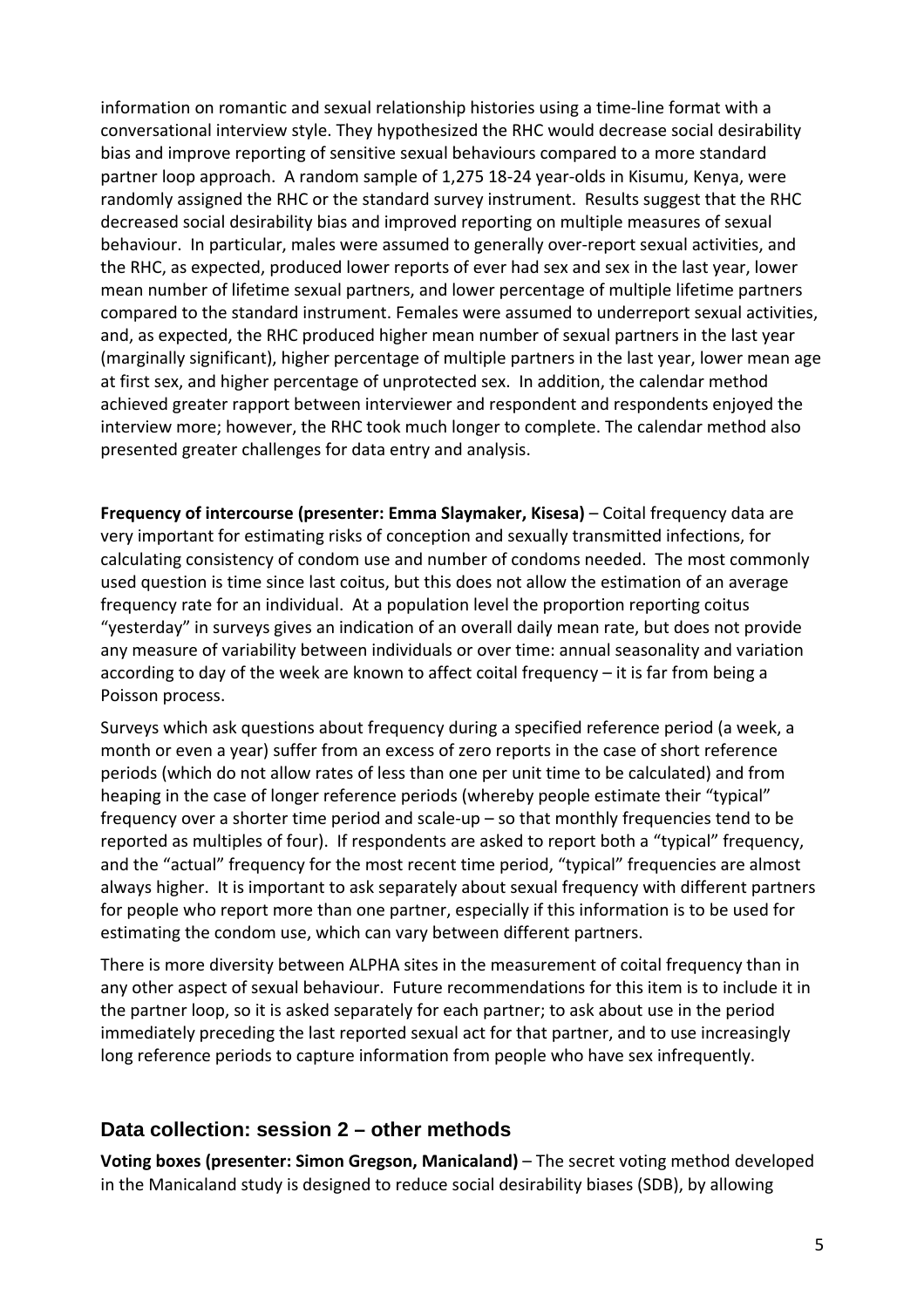respondents to answer certain questions by marking their responses to questions (which are read aloud to the respondent by the interviewer) on a "ballot paper" which is deposited in a locked box, which cannot be seen by the interviewer. A formal evaluation of the method was attempted, after randomising respondents to face to face interviews (FTFI) or informal confidential voting interview (ICVI) by comparing the odds of reporting selected risk behaviours in those assigned to either interview method.

In the first survey round the odds of reporting high risk behaviours were significantly higher for men using ICVI than for those with FTFI. However, differences for women were not significant, and for men the differences largely disappeared in the second round. This is thought to be a result of favourable behaviour change (less risky behaviour to report means that it is harder to detect a significant difference) and a reduction in SDB as people learn to accept the research team, trust their non‐judgemental attitudes and thus no longer seek to impress them.

**Using PDAs (presenter: Eric Mgina, Mema Kwa Vijana study)** – PDAs can be programmed to improve the quality of the data collected by imposing validity and range constraints on the fields comprising individual records, and eliminating the need for office based keying of data. In this study (a follow‐up survey of youth who had originally been recruited in local primary schools, but who had now grown up and left school) the PDAs were used for the household census round (not the individual survey), and this helped to minimise the time needed between the listing and the main survey, thereby reducing problems of missed appointments due to people leaving the area between the listing and the main survey.

Practical problems encountered included a much longer lead in time to allow for development and testing of the instrument, and training of enumerators, the need for technical support in the field to deal with hardware and software problems, difficulties in obtaining spare parts, and the need to schedule periodic access to electricity to recharge the PDAs. An additional benefit was the ability to monitor progress of data collection in the field.

**ACASI methods (presenter: Frederic Otieno, Kisumu)** – Audio Computer Assisted Self Interview (ACASI) means using computers that "speak" the survey questions, which are answered by the respondent who chooses pre‐coded responses shown on the screen. These methods enhance privacy and reduce social desirability biases, since there is no interviewer present. They ensure that questions are always put in a standard, neutral, non‐judgemental fashion, but if the respondent does not understand the question there is little chance for further explanations. The method requires enough literacy to read and understand the pre‐coded answers, and some confidence with handling a computer keyboard or touch screen – it is clearly less suitable in populations that have had very little exposure to computer technology.

In Kisumu ACASI has been used to collect behavioural data in the context of a prospective study to measure HIV incidence, enrolling 647 adults and 200 adolescents. They have compared ACASI with methods that involve an interviewer reading questions answered on the computer, and the respondents themselves reading questions displayed on the screen. They allow the respondents to select the local language to be used, and have looked into the effect of the gender of the pre‐recorded voice. The ACASI questionnaire takes the respondent through a partner loop relating to the 3 most recent sexual partners, so interview completion times vary widely. Data analysis is ongoing, but the method for data capture allows the analysis to be done by time period, or in relation to specific events.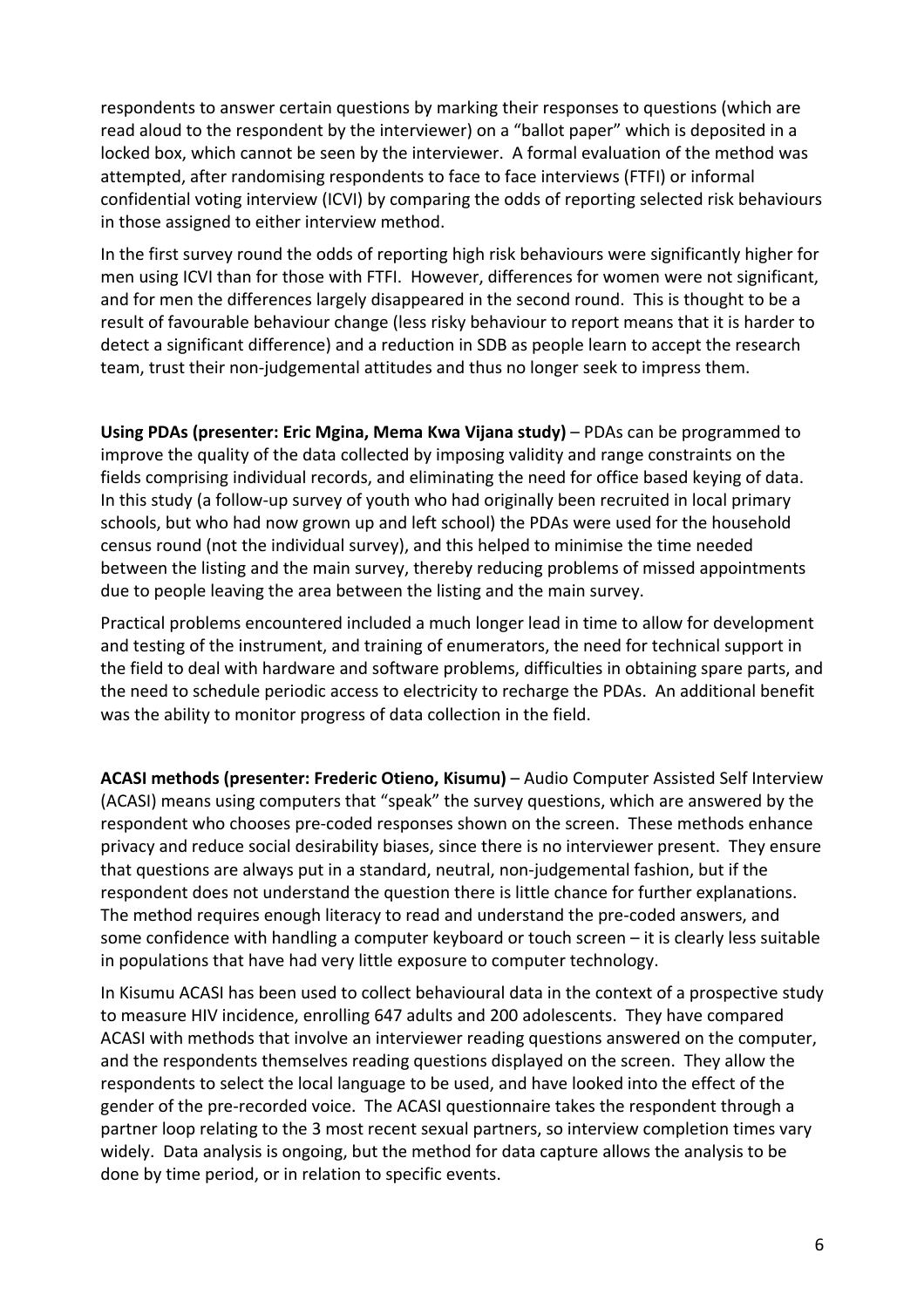**Household roster data (presenter: Basia Zaba, Kisesa)** – To collect data that allow us to link information for cohabiting sexual partners does not necessarily require a complex survey instrument with careful efforts made to ensure confidentiality during reporting. A simple household listing can be used to identify the line number of a husband or wife (or common‐law partner) residing in the same dwelling. Most of the ALPHA network partners conduct short household censuses as well as longer surveys incorporating bio-marker collection, studies of behaviours, knowledge, attitudes and various risk factors and of epidemic impacts. The household censuses are traditionally used to provide sampling frames for recruitment into the more complex surveys, to estimate participation rates, and to provide information on household structure. These rosters can also provide important data linkage information: (i) they can identify spouses and other cohabiting sexual partners, allowing us to compare bio‐ marker and behaviour information in couples and to verify the consistency of reporting of coresident partners in detailed behaviour surveys; (ii) they can provide start and end dates for episodes of cohabitation that can be used to examine the plausibility and consistency of retrospective reports about start and end dates of partnerships and to calculate formation rates and dissolution rates for cohabiting partnerships; (iii) by identifying the mothers and fathers of individuals in the survey population they can allow us to construct a "co-parenting" network, which is a subset of a sexual partner network, and facilitate the study of cross‐ generational influences on behaviour.

**Qualitative methods (presenter: Joyce Wamoyi, Kisesa)** – To obtain a deeper understanding of the underlying explanations of sexual behaviour as understood by the respondents, a less structured approach is needed, whereby respondents are able to explain in their own words their own perspectives on the issues being studied, and explain what meaning is attached in their culture to certain behaviours. Such approaches, as well as being useful in their own right can help us prepare and analyse the results of structured surveys by alerting us to cultural sensibilities that will influence people's understanding and willingness to answer certain questions, by providing the right language and concepts for use in survey questions, by helping us formulate appropriate categories for coding responses and by discovering unexpected factors that influence behaviour which need to be investigated further. Most ALPHA sites have used a variety of qualitative approaches for specific studies, including in‐depth interviews, focus group discussions, participatory methods, and observation, but the ALPHA agenda has never attempted to link such activities across the different sites. Research on concurrent partnerships may provide an opportunity to collaborate in qualitative studies – for example to describe the types of concurrent partnerships that are encountered in the different sites, and the degree of social disapproval or tolerance that they evoke.

#### **Data collection: session 3 – hard to reach populations & difficult topics**

**RDS experiments (author: Richard White, presenter: Dermot Maher, Masaka)** – Populations with high risk behaviour may be hard to reach through conventional household surveys either because they form a small minority so that surveys do not reach enough such individuals to generate statistically meaningful results, or because they are reluctant to admit to the behaviour that makes them different in the household environment, or because they are highly mobile and do not usually figure on the "usual resident" listing of household members.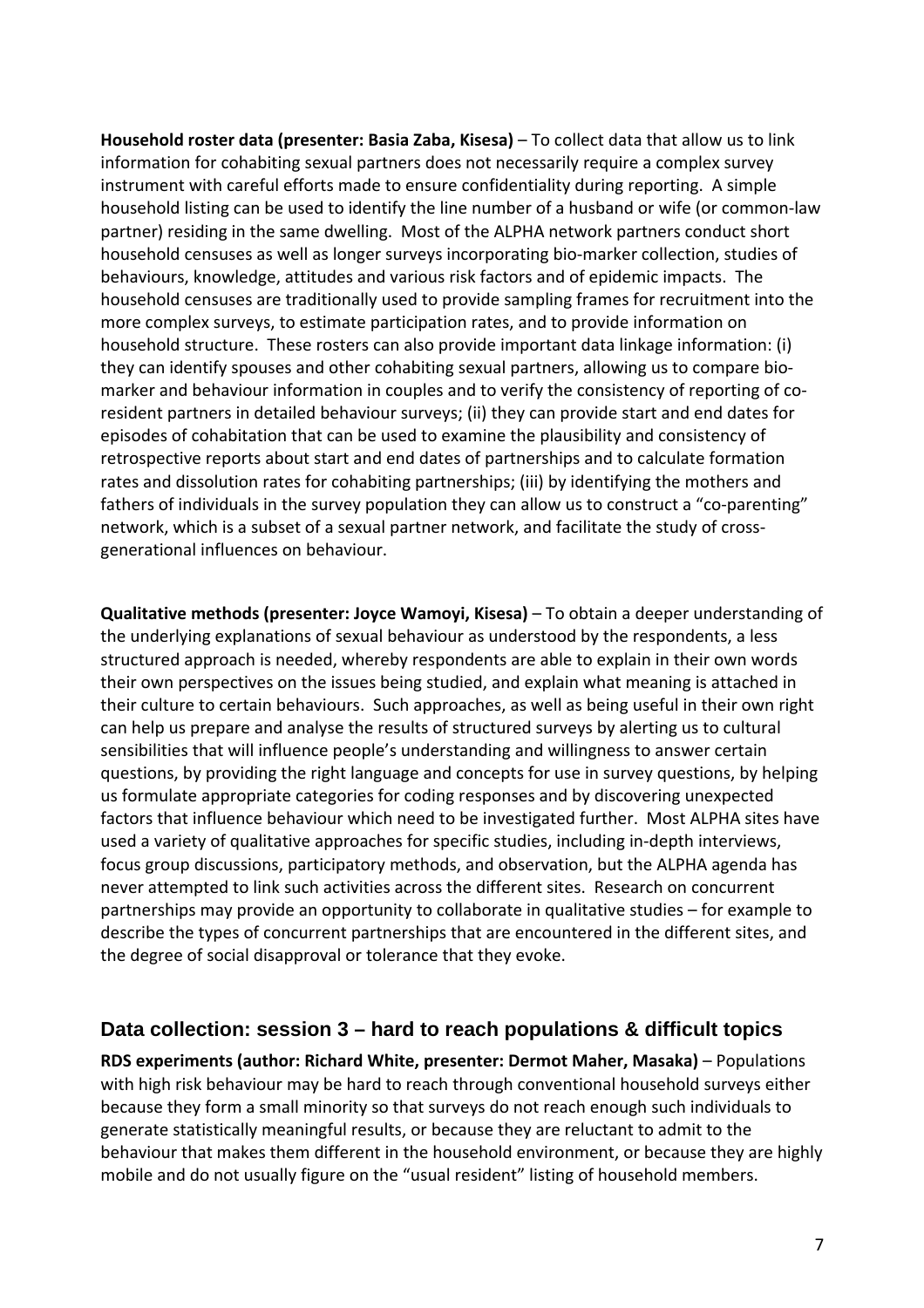Respondent Driven Sampling (RDS) methods are designed to use members of these hard to reach groups to recruit each other. RDS methods have grown out of "snowball sampling" used for qualitative research, but there is a renewed interest in new variants that claim to ensure that the data collected are representative. There have been few empirical studies to date to examine such claims in detail, and none in developing country settings. It isn't enough for RDS to be able to estimate the size of the population of interest, it must also be able to produce an accurate breakdown of its composition, and estimate presence of specific risk factors and estimate rates of specified behaviours.

Before attempting to apply RDS sampling to examine high risk minorities in the context of HIV spread, the MRC/UVRI study group is conducting an experimental RDS survey among an "easy to reach" group: coffee growers in the general population cohort in Masaka. The actual size and composition of this group is fairly well known from socio‐economic questions in regular censuses, so the results of RDS sampling can be compared with this gold standard. Usual RDS procedures are followed, with the selection of seeds and recruitment of further waves of participants monitored using numbered tokens which also entitle the recruiters and recipients to participation incentives. Pre‐pilot results suggest that recruitment can be very fast, but that eligibility among recruits is low. Analysis of bias in recruitment includes looking at gender, religion and ethnicity, and an examination of whether weighting by degree of network connectedness improves representativeness.

**Illegal behaviour (presenter: Dermot Maher, Masaka)** – Collection of data concerning behaviour that is illegal in a given national jurisdiction (such as injecting drug use, under‐age sex, homo-sexuality or failing to disclose HIV infection status to a sexual partner) poses ethical problems that go beyond the difficulties of collecting data on stigmatised behaviour, especially if the law places an obligation on people who know about illegal behaviour to report individuals who engage in it to the authorities, as this renders interviewers liable for prosecution if they observe the confidentiality commitment that they make to the respondent. Recent draconian legislation proposed in Uganda and some other East African countries concerning homosexuality may make it impossible for us to collect data on some factors that are known to increase exposure to risk, but other illegal behaviour, such as sex with a minor, may be easier to include in routine surveys. When considering the ethical aspects of collecting such data we need to follow the usual ERB guidelines that follow the Helsinki declaration on medical research ethics, and think about factors such as: respect for person being interviewed; overall benefits and harm that may accrue due to the research; and the just spread of benefits and harm. A step‐by‐step approach is required, with wide community consultation, engaging key allies and building trust. In the case of an obligation to report illegal behaviour enumerators may have to consult their own consciences about such disclosure, and it may not be fair to employ people with doubts or fears concerning such obligations. Some studies have used members of the marginalised groups (IDUs, MSM) to interview their peers, but such a study design may be impossible to get permission for in a local ERB.

**Use of mobile phones (presenter: Marelize Gorgens, World Bank)** – Collecting data through mobile phones minimises social desirability bias and can be very cheap, since the respondent and the "interviewer" do not have to meet. Mobile phone ownership is increasing very fast throughout Africa, and in South Africa it has reached the same overall levels as in the US. The biggest remaining drawback is lack of representativeness when phone ownership is not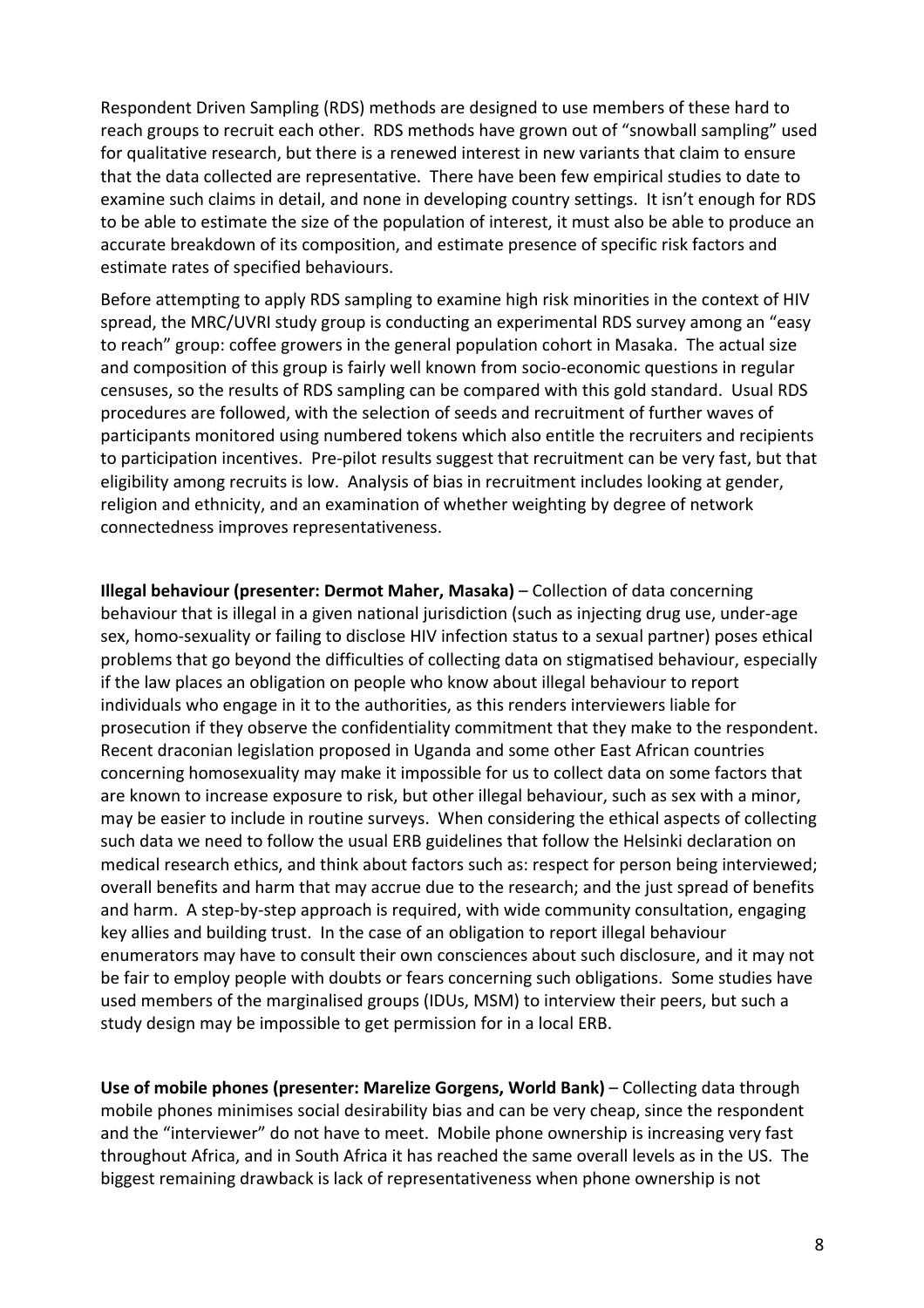widespread in the community, but the methods may still be appropriate for sub-populations including some traditionally difficult to reach groups, such as itinerant workers, in which phone ownership is higher than in more settled groups. Young people living in urban areas in particular may be more ready to use this method, as it is a fashionable means of communication, and urban youth are generally under‐represented in household surveys.

Different technologies for data capture include (i) simple SMS text messaging – but this is somewhat cumbersome, could be difficult to keep potential respondents involved, and may involve a lot of editing of inaccurately keyed responses; (ii) Unstructured Supplementary Service Data (USSD) – a secure data exchange format that is available even on old fashioned phones, as used in mobile phone banking transactions ‐ a small display could handle up to 10 questions in a pseudo‐interactive format; (iii) verbal call back with Inter‐active Voice Recognition (IVR) in which the respondent is interviewed over the phone using a form of Audio Computer Assisted Self‐Interview (ACASI) system. The last system is the most expensive to set up, but the least cumbersome for the user. In each case the user may be rewarded for their participation by crediting the cell phone with air time. New problems anticipated include screening out responses from other users of shared phones, loss to follow-up due to theft and loss of phones, but benefits include obtaining data in real time. It is worth noting that mobile phone survey technology can also be used for programme monitoring and service coverage, and has achieved a high degree of approval in South Africa.

**Discordant couple studies (presenter: Joseph Kagaayi, Rakai)** – Discordant couple studies are very important as they develop our understanding of those at highest risk of becoming infected if the relationship is one in which sexual intercourse occurs regularly. The ethical and practical difficulties of organising such studies include identifying couples for study, obtaining informed consent, protecting the uninfected partner and avoiding stigmatising the study subjects.

The objectives of the Rakai study of discordant couples were (i) to determine whether frequently exposed but sero‐negative sexual partners of HIV‐infected individuals in fact carry extremely low levels of HIV that could be detected by highly sensitive PCR and micro co-culture assays; and (ii) to examine the viral strains in the HIV-infected partners of transmitting vs. nontransmitting couples to determine whether infectiousness, viral subtype, viral fitness, and capability to infect activated CD4+ T cells in vitro are responsible for transmission vs. non‐ transmission. To this end, the study aimed to recruit 20 discordant couples, 20 concordant positive and 20 concordant negative couples. Potential participants were identified from databases of previous studies, including the community cohort study, in which participants had agreed to further contact by research teams. Inclusion criteria were: age 18+, continued sexual activity within the partnership; partnership duration of 2+ years, known sero‐status for both partners, CD4+ counts >250/ $\mu$ l and plasma viremia > 5,000 copies and not yet on ART for infected partners; willingness to provide informed consent and continued participation in a couple counselling programme. Couples were withdrawn from the study if these criteria were violated after the start. The study provides free HIV counselling and testing, free treatment for curable STDs, free condoms, health education, treatment of HIV‐related conditions and access to ART if indicated according to WHO standards (services provided through mobile clinics). Among the limitations of the study were: the small numbers recruited, and the inability to get information on secondary partnerships. In the end, 44 couples were enrolled: 20 discordant, 14 concordant positive and 10 concordant negative; all are still participating after second follow‐up (90 days after enrolment).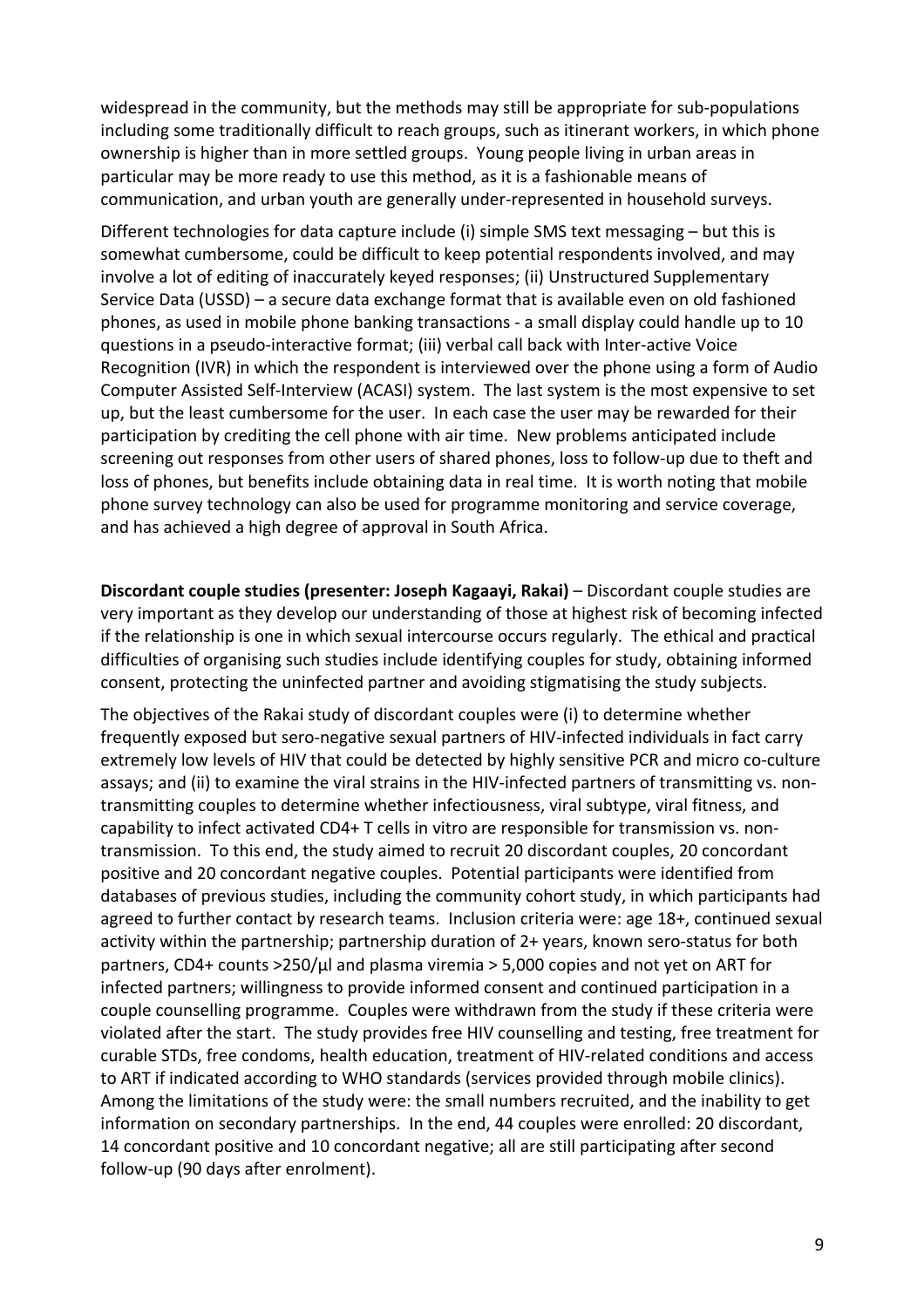Among the new challenges that will be faced by ALPHA sites wishing to start discordant partner studies in future will be identifying eligible couples not yet on ART in view of changing ART eligibility criteria, and doing research on outcomes other than transmission rates, as enquiring about sexual behaviour outside of the partnership being studied is likely to be unproductive when the couple are subject to intensive counselling and are aware that their partners are being interviewed by the same research team.

#### **Analysis: session 4 – concurrent partnerships**

**Introduction (presenter: Basia Zaba, ALPHA)** – Concurrent partnerships have been hypothesised to be a major factor in explaining why epidemics of different magnitude arise in different populations. Analysis of concurrency has been beset by difficulties of definition and measurement. The definition recently adopted by UNAIDS is based on sexual intercourse: a concurrent partnership is an overlapping sexual partnerships where sexual intercourse with one partner (partner B) occurs between two acts of intercourse with another partner (partner A). This is a simple and unambiguous definition, which does not privilege marriage: a partnership is simply the length of time between the first and the latest act of intercourse between the partners. The definition is not time limited or frequency dependent: it does not matter whether or not sexual intercourse with partner A occurs repeatedly between the first and latest acts, and it does not matter how much time elapses between acts of intercourse with one partner and the other. The simple definition therefore adds a measurement challenge (going as far back in time as is necessary to capture the information about first sex with partner A), and includes partnership overlaps which will not be associated with an appreciable increase in risk of STI transmission, because the time interval between sexual acts is so large that it exceeds the infectious periods of most STIs.

As well as adopting this standard definition, UNAIDS recommended a standard approach to measurement: a partner loop questionnaire covering at least the last 3 partners in the last 12 months. UNAIDS also proposed standard indices for quantifying the scale of concurrency: a point measure – the proportion of all individuals in concurrent relationships at a point in time 6 months prior to the survey date (at the mid‐point of the 12‐month reference period); a cumulated measure – the proportion of all individuals who had any concurrent partnership in the last 12 months; and a relative measure – the number of individuals who had concurrent partnerships in the last 12 months as a fraction of individuals who had multiple partnerships. The reason for using a reference point 6 months prior to the survey is to avoid depending on a subjective evaluation by the respondent of whether the relationship is still ongoing (i.e. whether sexual intercourse with that particular partner is likely to occur again). The point measure will capture the prevalence of long‐term concurrent partnerships, the period measure (which will always be higher than the point measure) will additionally capture short term concurrent partnerships. Both may be limited by the number of iterations of the partner loop.

The increased risk posed by concurrent partnerships (over and above the risk posed by multiple serial partnerships) is experienced not by the individual who engages in concurrent sexual relationships, but by their partners. Analyses of impact on HIV incidence therefore need to focus on the experience of partners – at an individual level this means being able to use the survey instrument to identify sexual partners, and measure changes in their HIV status – in most survey settings this would only be feasible for cohabiting partners, or in some cases wives of polygamists who are identified as a household head in more than one household. At a community level, HIV trends in women should be correlated with the extent of concurrency reported by men and vice-versa.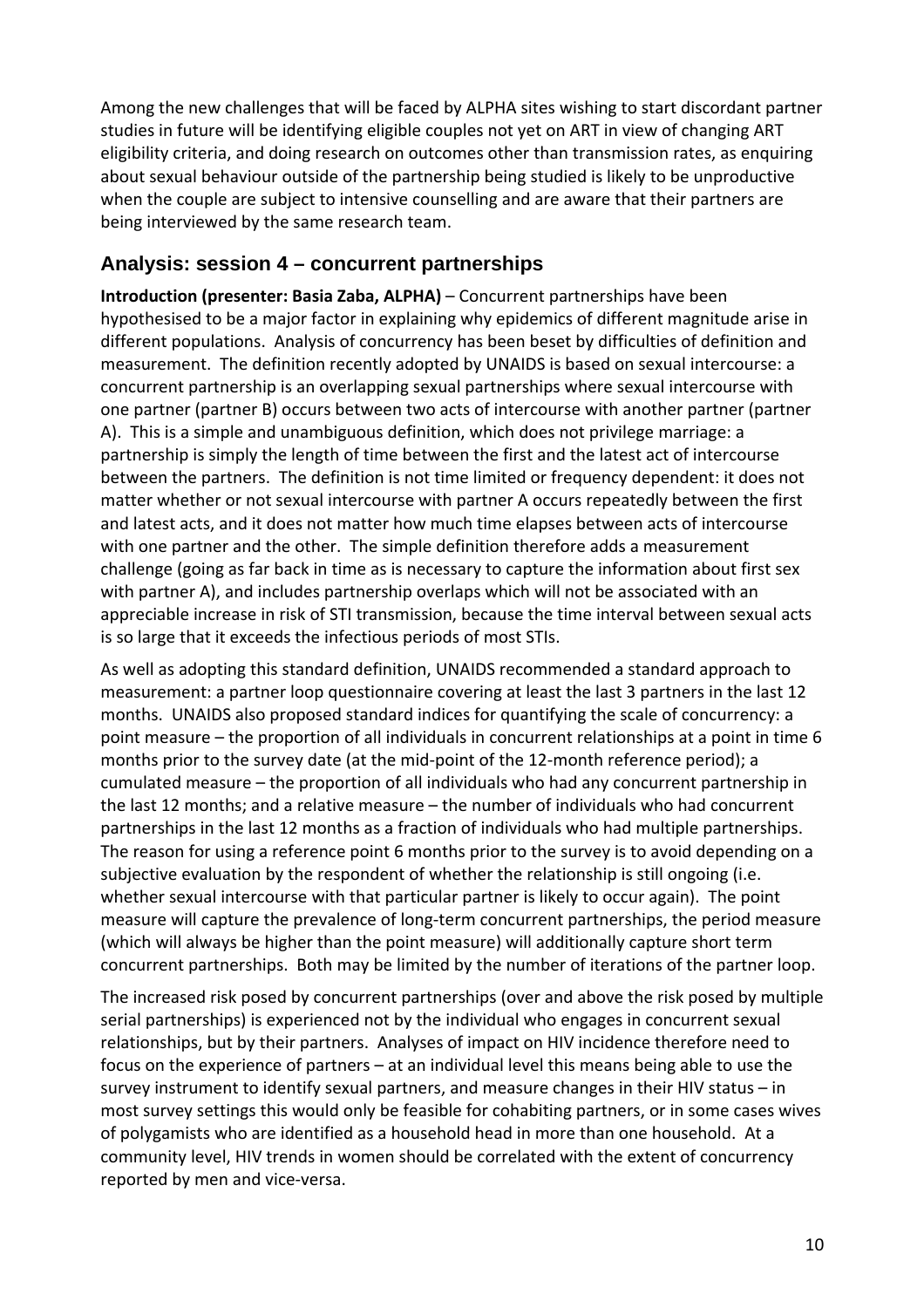In terms of prevention campaigns, it is not clear whether it is desirable to construct messages urging people to specifically avoid concurrent partnerships as opposed to avoiding multiple partnerships in general.

**DHS survey analysis (presenter: Emma Slaymaker, Kisesa)** – DHS questionnaires since the early 2000s have used a partner loop approach for collecting information about the last 3 sexual partners in the last year. The version of the questionnaire used in the second half of the decade, included a question about how long since last sexual intercourse with each partner (in days, weeks or months), and a question about the length of the partnership (days, months or years) which is skipped for marriages. This allows us to calculate an approximate date of the "end" of non‐spousal relationship in terms of last sexual act, but the date of the start of the partnership is somewhat ambiguous, because it is not clear whether the respondent would be counting back from the interview date (in the case of a relationship that was perceived as ongoing) or from the date of the last intercourse (in the case of a relationship that was defined, in the eyes of the respondent, by acts of intercourse), or some date in between (in the case of a relationship, whose beginning or end might be dated by events (e.g. betrothal, death of the partner) that do not correspond to acts of intercourse). There is no specific question about the date of the first act of intercourse with any of the recent partners. DHS questionnaires also ask about condom use in each recent partnership, and some include questions on the use of alcohol at the time of last intercourse, and the approximate age of the partner.

There is a check question on total number of partners in the last year that allows us to calculate how many recent partners do not have details recorded in the partner loop. Estimates based on four recent DHS surveys in Southern and Eastern Africa (Zimbabwe 2005, Uganda 2006, Zambia 2007 and Namibia 2007) show that fewer than 1.5% of recent partners are omitted from the partner loop because of the "last 3" restriction. However, earlier versions of the DHS questionnaire did not ask how long ago last intercourse occurred with any but the most recent partner – this made it impossible to measure concurrency without additional assumptions. The current standard questionnaire (in use from 2010 onwards) includes information about the last sex with up to three recent partners and the length of the relationship with each partner, including spouses.

In earlier versions of DHS questionnaires the date of the start of the first marriage is recorded in a separate part of the questionnaire (but not the end date for marriages that have ended), and there is no information about start and end dates of later marriages. For polygamously married men only one marriage start date is recorded, even though the presence of several spouses in the same household may be indicated from reported line numbers of spouses. Information on start and end dates will be available from 2010 onwards for spouses reported in the partner history.

Because of the ambiguity around start and end dates of marriages, the current version of the DHS questionnaire does not allow an accurate classification of concurrency for currently married individuals (including polygamists) who had been married more than once. The number of respondents affected by this ambiguity ranged from 1% in Namibia to 12% in Uganda. If all such individuals were omitted from the analysis, this would under‐estimate concurrency. Alternatively various assumptions can be made about the start dates of marriages other than the first: e.g. we could assume that start dates for second marriages were evenly spread between the first marriage date and the interview date, or that the duration of higher order marriages was the same as the mean duration of current first marriages.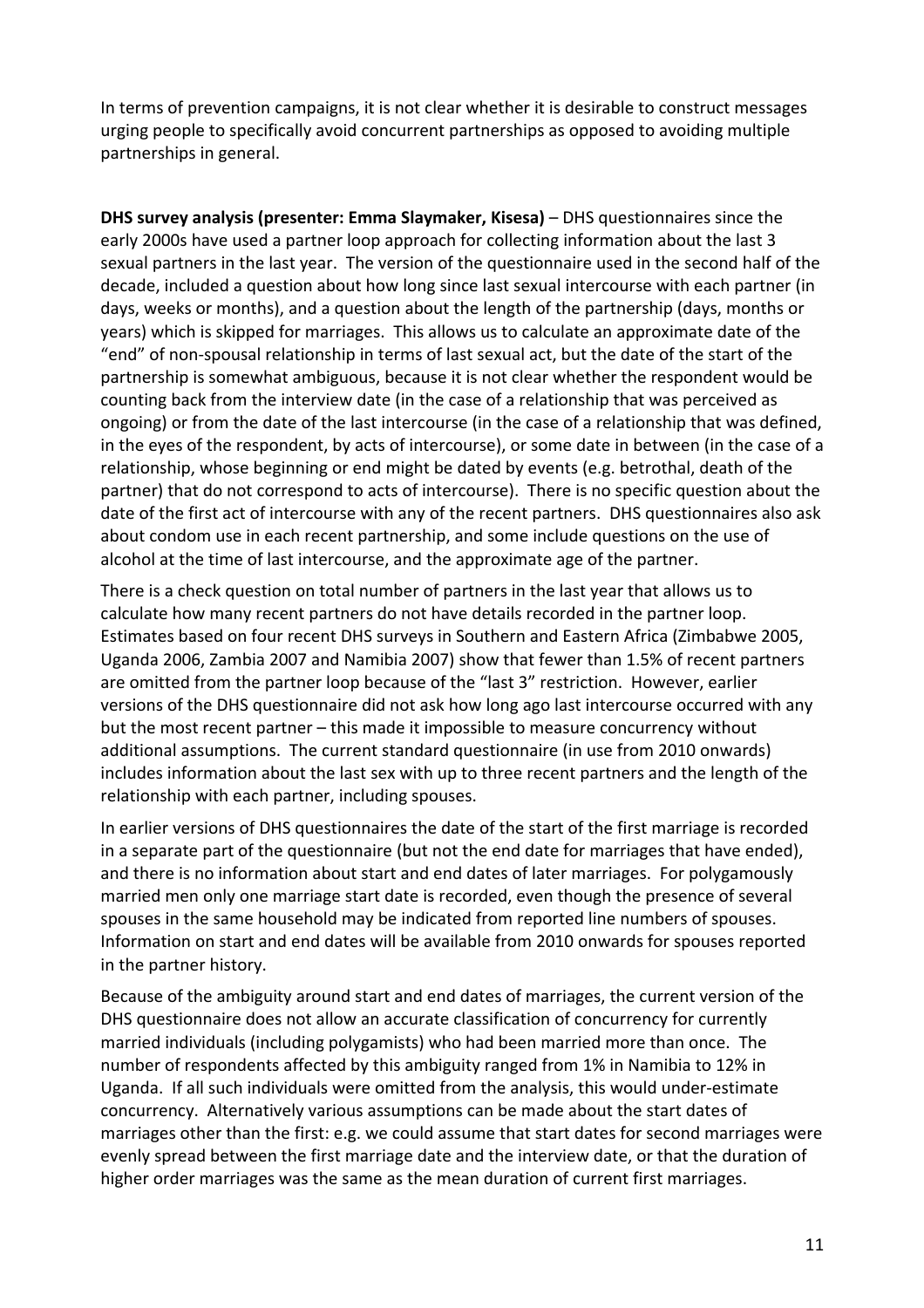**Bias and selectivity (presenter: Stan Becker, Johns Hopkins)** – Statistical analyses of sexual networks may need to use the partnership, as opposed to the individual, as the unit of analysis. However surveys typically use households as a sampling unit, so special considerations are needed to avoid biases due to selection effects and clustering. Sexual behaviour is not the only outcome that has been studied at a partnership level: couple data have been generated from household surveys to look at fertility intentions and outcomes. In the study of fertility, casual partnerships, especially those in which only one act of intercourse has occurred, are often deliberately excluded from the analysis, in so far as childbearing intentions and contraceptive use patterns associated with such intentions would not have been established in relationships of this type. In the study of HIV transmission such partnerships may be of particular interest, especially their degree of connectedness to other partnerships in the network. Household surveys are very unlikely to identify both sides of couples involved in short term relationships, so that partnership based analyses from such surveys are biased towards cohabiting couples, and to those in which both members are present to answer questions. DHS publishes stratum specific sampling probabilities for weighting individual data to make it representative of all individuals in the population, and males and females in the same household may have different sampling weights, because response rates differ by sex. To analyse data on cohabiting couples adjusted for non‐response we need to derive special couple weights. Couple response rates are always lower than response rates for either sex separately, and since absences of partners are not independent, non‐response at a partnership level is not random. We should be aware that the absence of an individual from the household at the time of a survey may be connected with their involvement in sexual partnerships with persons not resident in the household.

Information on short‐term partnerships may be obtained in the form of retrospective reports by individuals, but the absence of such partnerships from the cross‐section that may be classed as "current" in a survey, means that we are limited in our ability to characterise them fully. A sexual partnership based on co‐residence can safely be accepted as current for analysis purposes if both members identify one another as sexual partners (e.g through consistent reporting of line number of spouse), but when a non co-resident sexual partnership is described as "current" this may represent a hope or intention which may not be realised, and for which we have no confirmation from the other person involved. Sex-specific reporting biases of the characteristics of the partnership (such as condom use, coital frequency) can be estimated for co-resident partnerships, where both partner's reports are available, but this is not possible for non co-resident partnerships. Social desirability biases may lead to serious under‐reporting of non co‐resident partnerships and condom use by women, there is some suspicion that men may over‐report such partnerships, as well as condom use.

#### **Analysis: session 5 – partnership turnover**

**Partner acquisition rates (presenter: Milly Marston, Kisesa)** – an alternative approach to measuring behavioural risk is to look at individual's partner acquisition rates, analysing data on formation of new partnerships, using an age‐specific approach to generate synthetic cohort statistics along the same lines as standard demographic indicators such as total fertility rate or life expectancy. A limited measure of lifetime concurrency may be obtained using this approach if partner acquisition rates are broken down by current marital status as well as age, and a more complete measure could be obtained if it is possible to classify the respondent by current partnership status. Partner loop data may be suitable for this purpose.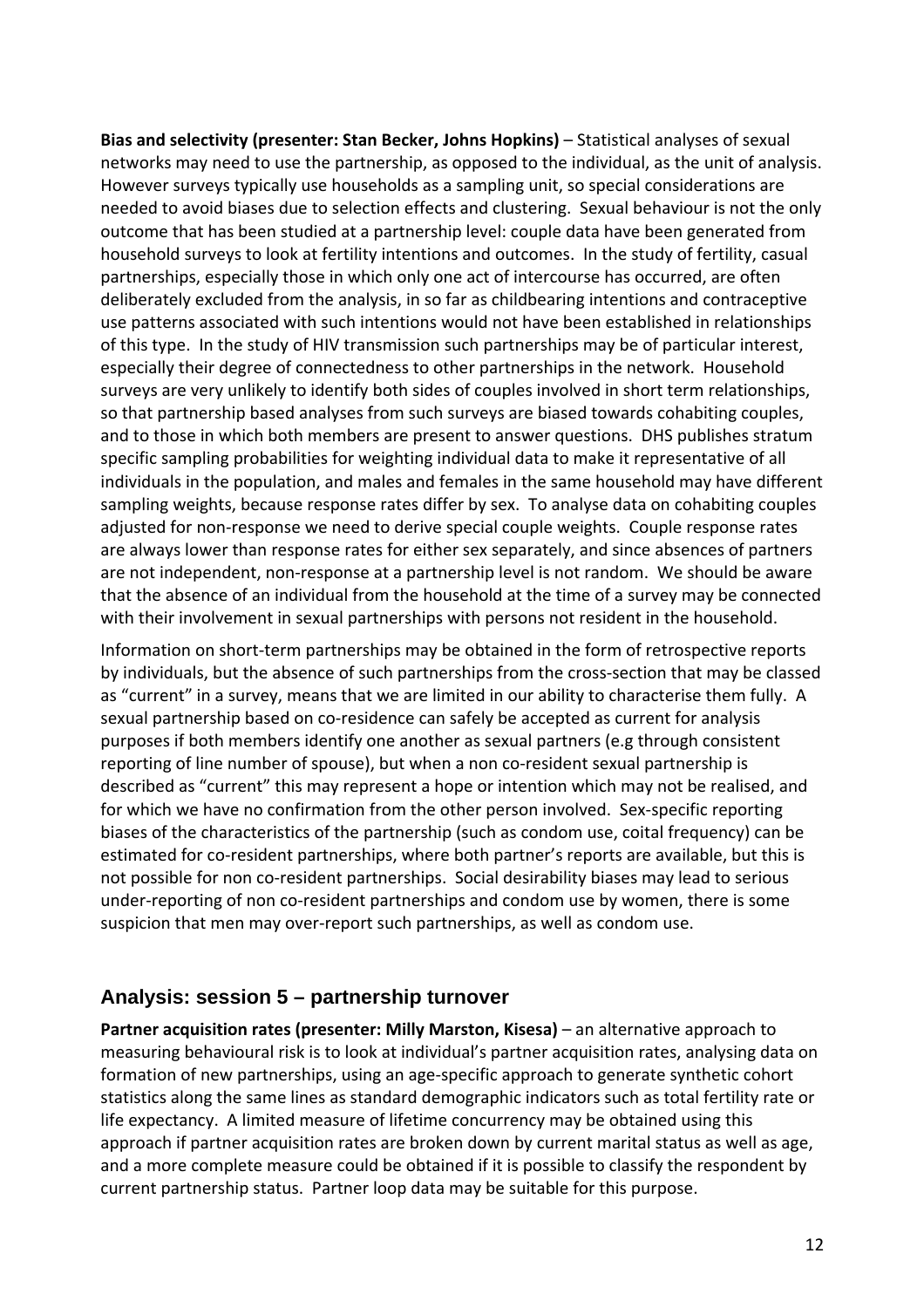**Lifetime partners (presenter: Jeff Eaton, Imperial College)** – Three different ways of estimating the age‐specific partner acquisition rate were suggested. The first method is a simple average of the number of new partners acquired in the last year by all the respondents in a particular age group. The required data could be obtained in a cross‐sectional survey by a direct question such as "how many new sexual partners did you have last year", or it can be obtained from a partner loop approach, provided that all the sexual partners in the last year are included in the loop – the number of partners for whom date of first sex is within 12 months of the interview will be counted as new partners. Another way of obtaining the same information is to ask about the total number of sexual partners in the last year and then ask how many were new. Direct questions on new partners in the last year have not been tried in many surveys. The second method would require longitudinal data, and the number of new partners for an individual would be derived from the difference in the number of lifetime partners between successive survey rounds, and the person years lived by individuals between rounds would be summed to provide a denominator for the rate. Data on lifetime partners are commonly collected, but at an individual level this method might produce anomalies if some individuals reported fewer life time partners at the later survey round. For individuals crossing an age group boundary between survey rounds an arbitrary decision would have to be made about whether any new partners were acquired in the initial or final age group. The third method would require the assumption of constant behaviour over time, calculating the rate at which new partners were acquired between age groups by subtracting the differences in mean number of lifetime partners in successive age groups, assuming a five year exposure between age groups. As with method two, some way of translating the data into rates in conventional 5‐year age groups would need to be devised, as looking at changes in mean lifetime partners between age groups yields rates that are centred on the age group boundaries, this is equivalent to the considerations in P/F cumulated fertility analysis.

The performances of the methods were compared using Manicaland data: both in terms of estimating levels and changes over time (between rounds). Although the methods yielded different estimates of ASPAR, the differences were not consistent over survey rounds or between sexes: for men in round 2, method 2 produced much higher estimates of ASPAR than the other two methods, and method 3 produced somewhat lower estimates than method 1; whilst for women method 3 produced lower estimates of ASPAR and methods 1 and 2 were in agreement; at round 3 for both men and women method 1 yielded slightly higher ASPAR estimates and the other two methods were consistent. Methods 1 and 2 suggested falling ASPAR over time, with a larger fall for men than for women. (Method 3 was incapable of detecting such a trend because of the assumption of stable sexual behaviour over time.) All the methods suggested higher ASPAR for men than for women, and different age‐specific patterns: for men ASPAR tended to decline steadily with age; for women there was a suggestion of a slight peak in the late 20s.

Estimates of ASPAR based on method 1 (which do not rely on differences between reports at different time points) intuitively seem most robust, but it would be better to estimate these rates from information in partner loops than to ask directly about new partners, as there is less chance of a partner being misclassified as "old" in a particular year if the date of the first intercourse is obtained separately for each partner. However, to yield unbiased results for ASPAR estimates, the partner loop should not be limited to the last three partners, but ask people to report on all partners with whom intercourse occurred in the last year.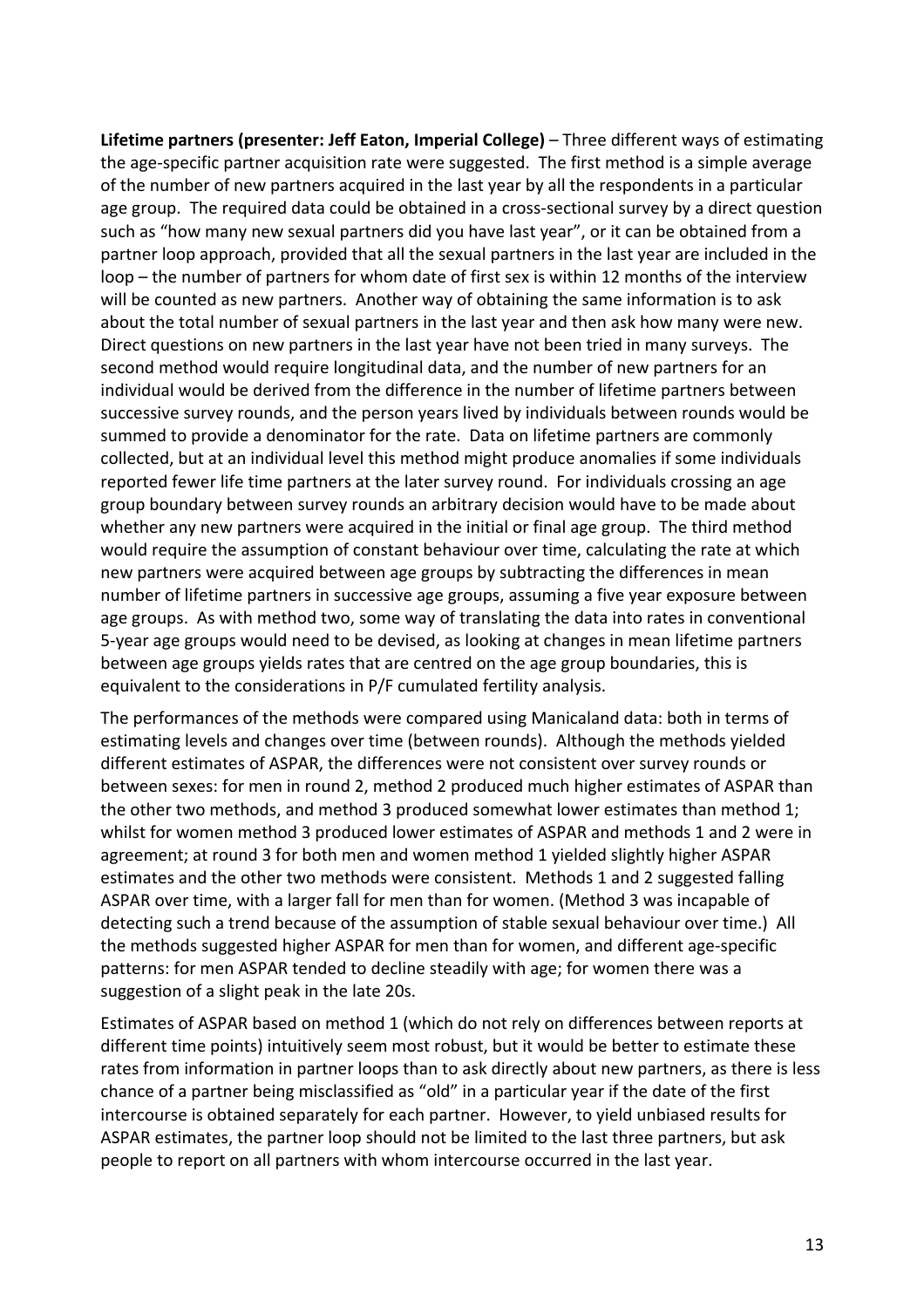**Assortative mixing (presenter: Jim Todd, Kisesa)** – The extent and speed with which an STD spreads across a sexual network depends on whether individuals with just one sexual partner tend to form mutually monogamous partnerships (assortative mixing), or if they are often paired with individuals with multiple partners (disassortative mixing). Theoretical models have shown that initially infection spreads more rapidly in the former case, but reaches a lower plateau as the highly connected part of the sexual network becomes infected and those who are mutually monogamous are not affected. Data that allow analysts to link the partner acquisition reports of sexual partners allow us to obtain an approximate estimate of the degree to which partner choice is assortative and to relate this to the risk of acquisition of HIV.

The Kisesa demographic surveillance system (DSS) allow us to identify cohabiting sexual partners, so can analyse the degree to which cohabiting partners are assortative on various characteristics (including multiple partnerships), although we cannot extend the analysis to non‐cohabiting unions, even when the partners are married and the unions are of long standing. Since marriage in Kisesa is patrilocal, it is easier to identify men who have had more than one co‐resident sexual partners (19% over the 6‐year period from 2002‐08) compared to women (3% over the same time period). The internal migration reconciliation work currently under way will increase the proportion of serial cohabiting partnerships identified for women.

Since partnership characteristics are reported in a different survey setting (a behavioural survey conducted in the temporary sero-survey village clinic), the DSS can be used to assess the quality of reporting about partnerships: 3% of men and women in cohabiting partnerships (including marriage) reported that they did not have a cohabiting partner; 19% of women and 4% of men living in polygamous households where both wives were co-resident failed to report the polygamous nature of the marriage.

Bearing in mind this caveat about the quality of reporting about the co-resident partnership (which we would expect to be more completely reported) no evidence was found of assortative mixing in terms of non‐marital partnerships, with very low levels of correlation (0.025 and 0.01 respectively) between reports of regular and casual partnerships between men and women in cohabiting unions, contrasting sharply with high levels of assortative mixing with respect to socio-demographic characteristics such as literacy (correlation 0.28). No relationship was detected between HIV incidence or prevalence and cohabiting partner's risky sexual behaviour.

#### **Analysis: session 6 – sexual networks**

**Local network methods (presenter: Basia Zaba, Kisesa)** – Data on characteristics of sexual partners collected in partner loops can be analysed using the "local network" paradigm, which allows us to limit the analysis to those respondents and partners who satisfy the eligibility criteria (typically residence and age) for the survey. Comparing the reports of male and female respondents can shed light on sex-specific reporting biases. An application of this technique in Kisesa in 1997/98 revealed a high degree of under‐reporting of sexual partnerships by women relative to men. However, more complex patterns of misreporting were also revealed: women tended to report much longer durations of partnerships than men, and had a propensity to regard past relationships with men of a higher socio‐economic status as still continuing. A high proportion of women who lived apart from their regular partners classified themselves as married, much higher than the number of men who acknowledged such women as their wives, rather than long‐standing girl friends. Although overall numbers of partnerships were under‐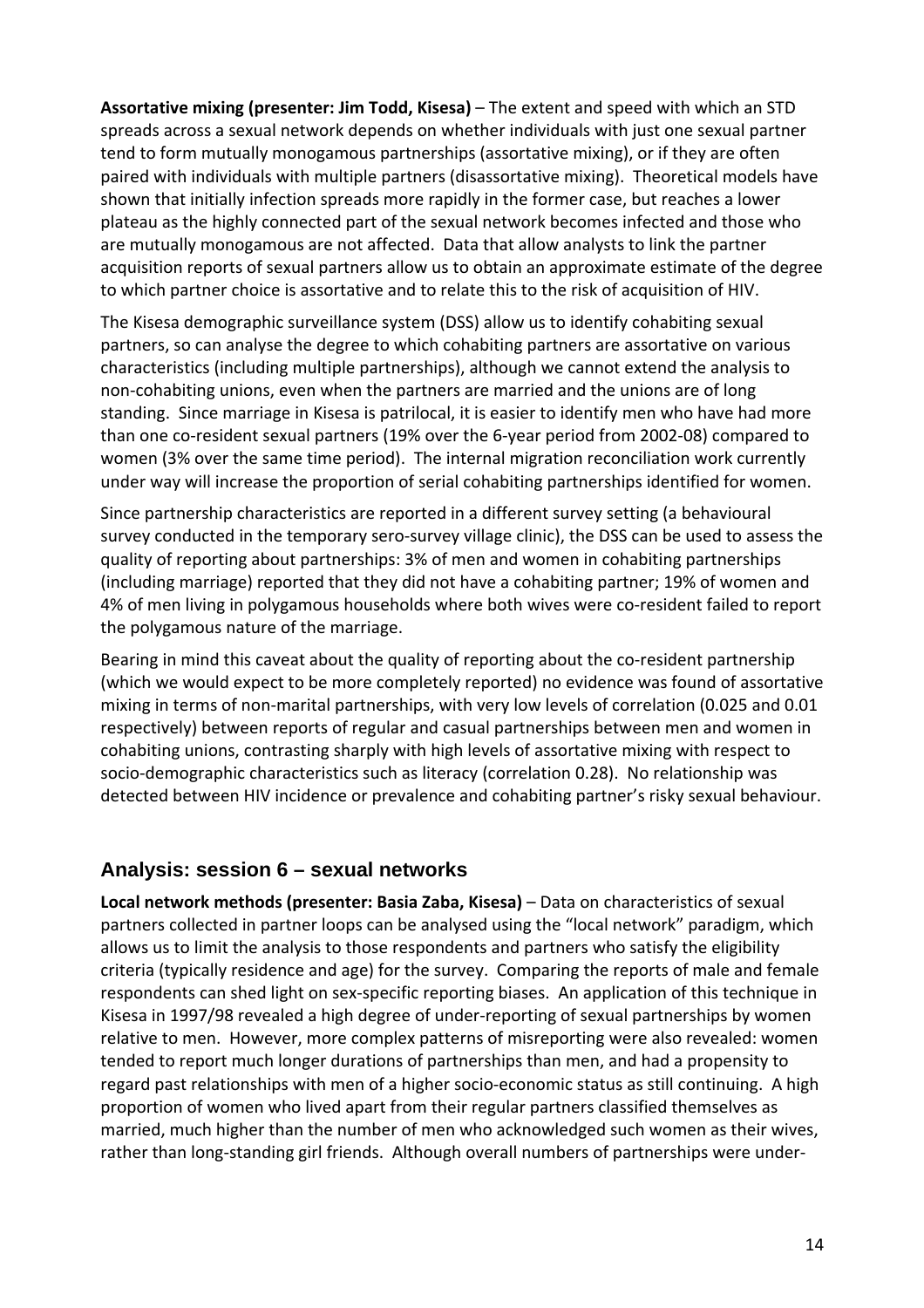reported by women, there was a much stronger relationship between HIV status and number of life time partners for women than for men.

Since this type of analysis does not require any more data than what would be collected through partner loops used to identify multiple partnerships, it would generally be useful to do this at all sites in order to discover whether these misreporting patterns were typical, or peculiar to Kisesa. Identifying reporting errors in closed local networks will assist us in interpreting partnership data from each site as a whole.

**Respondent driven sampling (presenter: Sam Clark, ALPHA)** – RDS sampling has been used extensively to collect data on high risk behaviour in hard to reach populations. RDS is a structured form of "snowball" sampling, which attempts to identify a representative sample of the target group of interest. A small convenience sample of "seeds" from the target population is used to identify others in the target group, and recruitment into the survey is managed through a numbered coupon system which records recruitment success and provides a management structure for participation incentives whilst maintaining anonymity. Recruits are then given coupons to recruit more people from the target group, producing waves of recruits, the process is halted when the proportion of new recruits in a higher order wave falls below a pre‐determined small, fixed quantity, at which point theoretical considerations suggest that the sample is representative of the target group.

RDS also identifies the network of links between individuals in the target population, so it has been suggested that the approach might be useful for describing sexual partnership networks in the general population. However, there are theoretical considerations that suggest that such estimates may not be totally reliable if links between individuals do not follow a Markov chain random model, specifically that selective behaviour may guide people's choices about who to nominate as possible recruits, and the variance around point estimators based on groups that are connected to only part of the total target group is so large that the estimators become totally unreliable.

Furthermore, the people who have untypically large numbers of sexual partners need not form a socially cohesive sub‐group whose members can identify one another – in fact in a population with assortative mating we would not necessarily expect them to be directly connected. Since Demographic Surveillance Sites embedded in each of the ALPHA partners provide a ready‐ made reliable sampling frame, it suggested that sampling or censusing the population is a better approach to identifying high‐risk groups with multiple hetero‐sexual partners than RDS. In certain cases DSS sites might be used to test the representativeness of samples drawn by RDS, prior to using RDS methods in wider populations, although if the populations in question were very small minorities, the number present in a DSS site might not be large enough to profile with much certainty.

#### **Analysis: session 7 – ecological & individual level**

**Polygyny (presenter: Georges Reniers, Princeton)** – Polygyny has been shown to be associated with an increased risk of HIV positive status at an individual level for second wives, but at a population level (nationally, or at the level of household clusters in DHS surveys) there is no excess risk associated with high levels of concurrency in the population, in fact there is an indication of a significant protective effect for both sexes, even after allowing for confounders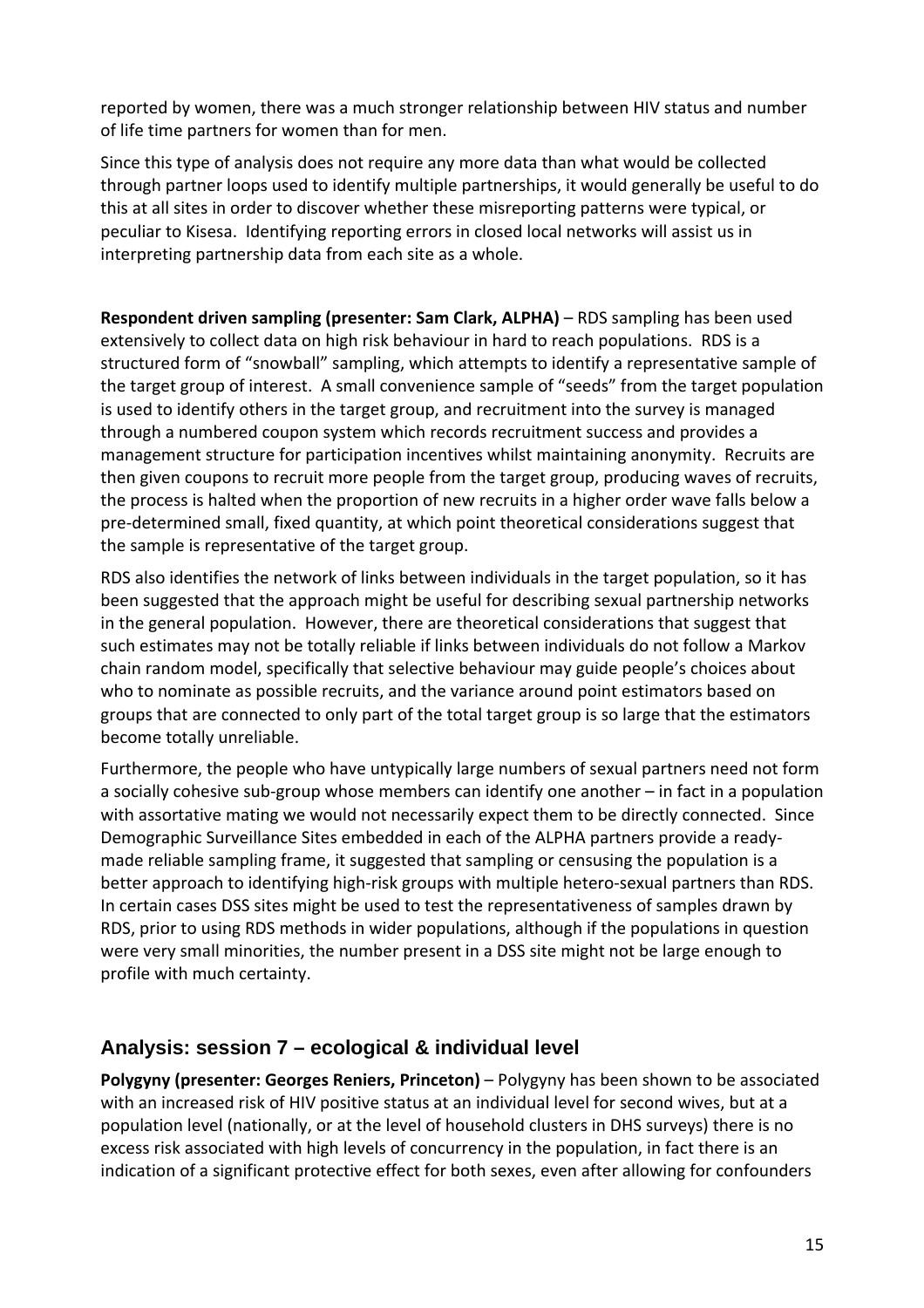such as cluster location, percent of males circumcised, median age at first marriage, median age at sexual debut, percent reporting extra‐marital sex and percent reporting STIs.

The mechanism responsible for this conundrum (at the individual level) is thought to be adverse selection, whereby widows and women at higher marriage orders (with high HIV risk) are more likely to become second wives. However this would only explain the negative ecological correlation if there was pronounced assortative mixing, and the evidence for this is weak. The network structure of polygamy, which is gender asymmetric leads to a slower growth of the epidemic than in a situation of gender symmetry with respect to concurrent partner formation, but this does not explain the protective effect of polygamy at the community level, as asymmetric concurrency would be expected to produce faster epidemic growth than monogamy. Another mechanism that could explain the protective effect at the community level is coital dilution: women in polygynous unions, particularly first wives, report significantly lower rates of coital frequency than women in monogamous unions.

#### **Policy relevance: session 8 – ART context**

**ART impact assessment (presenter: Mary Mahy, UNAIDS)** – Current WHO treatment guidelines recommend that ART is started at a CD4 count of 350, which would imply that over 40% of HIV infected adults will soon be eligible for treatment in countries with mature epidemics. The measurement of sexual behaviour is critical in the context of ART roll‐out, because of the widespread fear of behavioural disinhibition associated with the perception that HIV is no longer a death sentence, which could adversely affect sexual behaviour in the community as a whole, and in HIV infected individuals and their regular partners in particular. It is also of interest to see whether the protective effect of ART which lowers viral load among infected persons will overcome any lessening of condom use, especially in long‐term discordant partnerships.

There are many challenges to linking clinic data and data collected in the community in sites belonging to the ALPHA network – some possible approaches might include the use of finger print identifiers, fuzzy name matching, accessing patient identification codes in national registers, and direct questions to respondents: "Are you receiving ART treatment?". Although ethical objections have been raised to the latter approach it has been used in a recent AIDS indicator survey in Kenya, and proved to be remarkably accurate (in the sense of producing an estimate of proportion receiving treatment that corresponded closely to aggregated clinic data held by the treatment programme.

**Knowledge of HIV status (presenter: Simon Gregson, Manicaland)** – Campaigns to promote Voluntary Counselling and Testing (VCT) stress that knowledge of HIV status in itself will promote more responsible sexual behaviour: because of a desire to stay uninfected amongst those who test negative, and a desire to protect their partners from infection by those who test positive. This hypothesis is investigated using 3 data collection rounds of the Manicaland cohort study, between 1998 and 2005, in which data on sexual behaviour were collected using the "voting box" method, and participants were offered free VCT (as well as providing blood samples for research testing). VCT services were also available at testing centres in the area between survey rounds. Behavioural outcome measures included visiting bars and beer halls, new sexual partner acquisition, number of sexual partners and concurrent partnerships and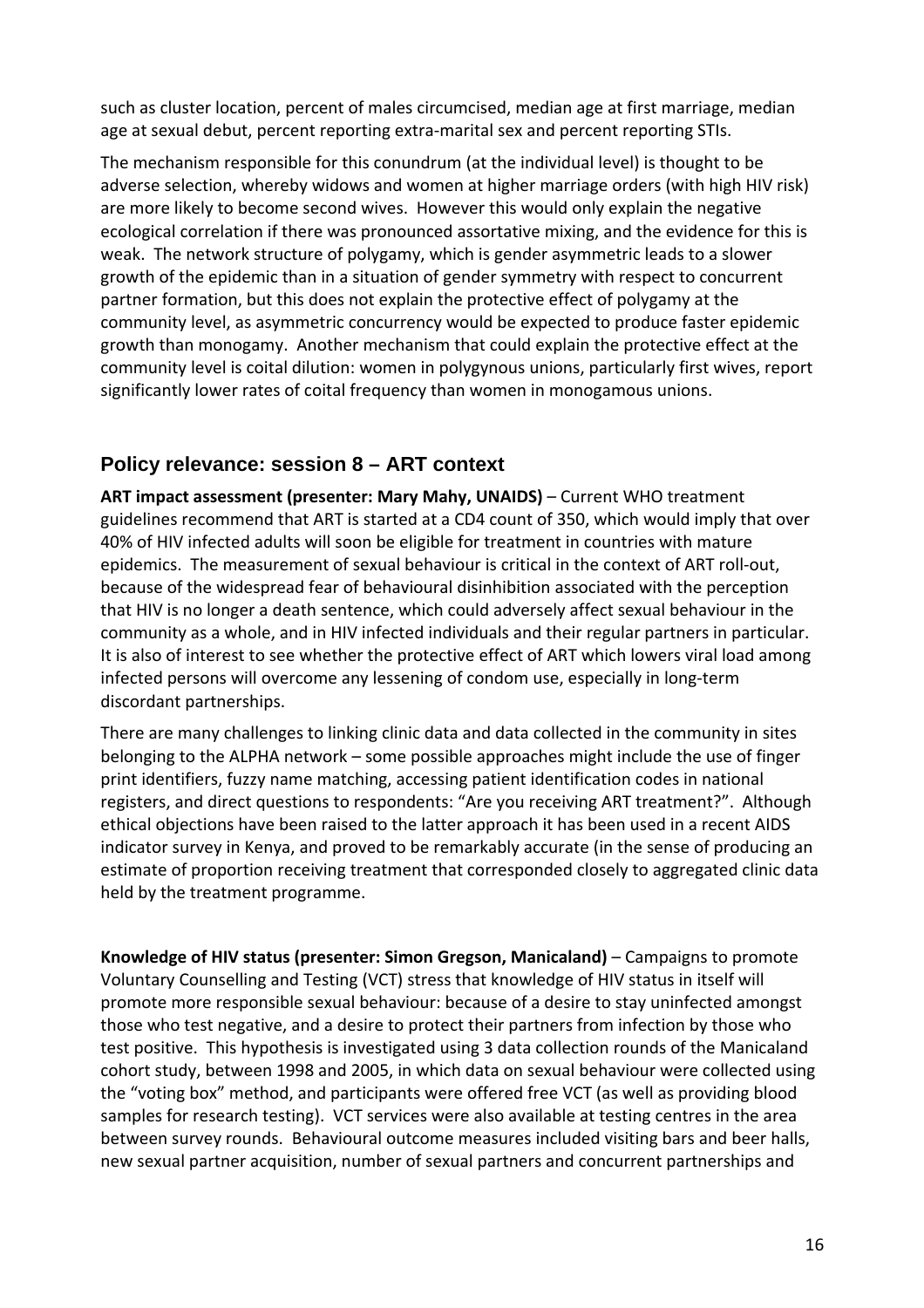consistency of condom use in different partnerships. Changes in behaviour were compared before and after VCT, and between those who received VCT and those who did not.

Considerable declines in risk behaviour were observed over the period in the population as a whole, and for infected men no additional beneficial behaviour change was attributable to VCT, but infected women who had VCT reduced the number of new partners more than those who did not test, and more than uninfected women who had VCT. It is important to note that ART is not yet available in this site, which means that uptake of VCT relatively low (<10%), although levels of disclosure following VCT are generally high (around 80% among both positive and negative clients).

**Linking to facility data (presenter: Alison Wringe, Kisesa)** – the need to relate sexual behaviour to ART and VCT use will bring about increasing demands for linking facility‐based data (with reliable estimates of dates of access and type of service used) and community‐based data (that provide a historical overview of marital status change and sexual behaviour). As well as possibly providing further data on sexual behaviour, facility data are essential for investigating factors associated with access to VCT and ART and effectiveness of referral systems, and for understanding delays in accessing care and treatment services.

To interpret the epidemiological meaning of HIV prevalence estimates from VCT centres we need to be able to distinguish between first time and repeat testing in the community, and have reasonably reliable estimates of the proportion who have ever tested by HIV status. Understanding the link between risk behaviour and repeat testing by HIV negative individuals, and denial or disbelief and repeat testing by HIV positive individuals will help in the interpretation of data from VCT centres.

Linked data from facilities and community surveys are more valuable than relying on surveys alone, since (i) documented access to HIV services removes social desirability reporting bias; (ii) dates will not be subject to recall bias, making it easier to ascertain frequency of service use and compare reported and documented use; (iii) referral data make explicit how a person came to use a particular service; (iv) can obtain richer data on technical measures such as CD4 count; (v) it is more ethical to link data than to have interviewers asking questions that will reveal a person's HIV status.

However, there are many challenges in linking data. Many of the clinics and test centres serving populations living in ALPHA study sites do not have electronic data capture systems, but keep data in registers and log books that contain names and other identifying information that is supposed to be kept confidential by counsellors and clinic staff. Client confidentiality requirements make our ability to form matches (e.g. based on name and residence information contained in clinic records) extremely difficult. One approach is to train clinic staff (VCT counsellors and ART record keepers) to perform the links using special name search facilities in the community data base, to attach the relevant information, and then to encrypt the linking information before the linked files are handed over to the analysts. Only counsellors have the encryption key, so they can check and edit matches in future for returning clients, analysts and data managers can only use the linked data set without being able to see any information (such as name, exact address, exact DoB) that would enable personal identification.

**Partner notification (presenter: Tony Ao, MITU)** – Useful data on sexual partners of individuals attending clinics dealing with sexually transmitted infections can be obtained from partner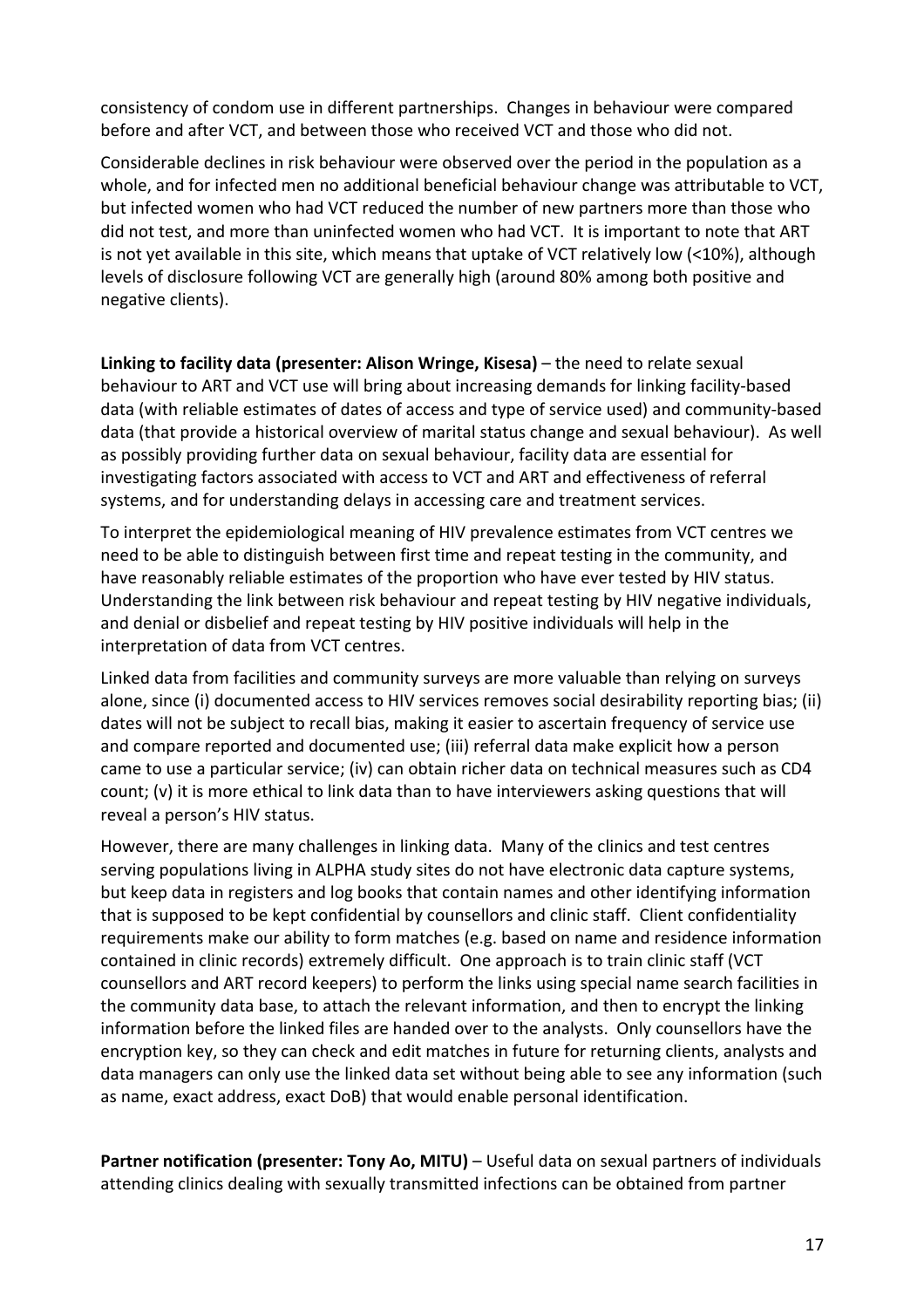notification procedures, provided that these are designed in such a way that we obtain limited profiles of partners who are not traced or who do not respond to the invitation to attend the clinic. Partner notification can be effected through the patient or the service provider, or by some joint arrangement. Research (mainly outside of SSA, and mainly focussed on STIs other than HIV) has shown that supportive counselling and joint procedures are more effective than leaving it to the patient alone to effect partner notification. In some Eastern and Southern African countries in which ALPHA sites are located (Tanzania, Kenya, Zimbabwe), there is a legal obligation on an infected person to inform their sexual partner, but in Uganda it is up to the client to decide, after receiving supportive counselling to facilitate partner notification. Research questions that ALPHA might get involved could include operations research into effectiveness of different types of partner notification schemes, and ethical issues affecting pressure to disclose infection status including confidentiality, stigma and personal safety.

#### **Policy relevance: session 9 – National & international data needs**

**Tanzanian government perspective (presenter: Mary Kibona, CDC)** – The requirements of national agencies (such as NACP, MoHSW) for sexual behaviour data are dictated both by practical planning needs, the need to monitor the impact of behaviour change campaigns, and the need to report standard indicators to donors and international agencies. Challenges include: timeliness – by the time research study results are published it is often too late for policy makers to use the findings in evidence based programming; few links between researchers and policy makers so that relevant data are not collected or not published in the accessible form; limited capacity in the ministry to locate, interpret and review data needed for policy development. The GoT is able to leverage assistance from foreign donors to address these challenges, and suggest an engagement with researchers to establish a national research agenda, and ensure triangulation between relevant data sources.

Key questions for the GoT include: (i) What are the drivers of the HIV epidemic in Tanzania? (ii) What are the geographic differences in levels and trends in HIV prevalence in relation to related risk behaviour? (iii) How do the drivers relate to the access, intensity, and reach of prevention efforts? In addition, the data available on Most at Risk Populations (MARP) are very sparse, and there is a lack of evidence about the proportion of new infections that occur in such groups. Surveillance sites, such as ALPHA members, may be able to help evaluate government led interventions, and could benefit from including policy makers and government officials on their steering groups.

**UNAIDS requirements (presenter: Peter Ghys, UNAIDS)** – The interest of UNAIDS in sexual behaviour data stems from a need to understand the impact of sexual behaviour on epidemic spread and to evaluate the role of behavioural interventions in limiting this. The ultimate aim is to have reliable estimates of the number of new cases by mode of transmission. To guide future interventions the information needs to be broken down not just by whether the infection was sexually transmitted, or from mother to child, or through illegal injecting drug use, or in the course of medical procedures, but sexual transmission (especially in generalised epidemics) should be capable of being broken down by infections occurring to sex workers, clients of sex workers, husbands of sex workers, wives of clients of sex workers, or persons who have had no direct contact with the world of commercial sex. The last category could usefully be broken down by whether the individual or their partner was involved in multiple serial or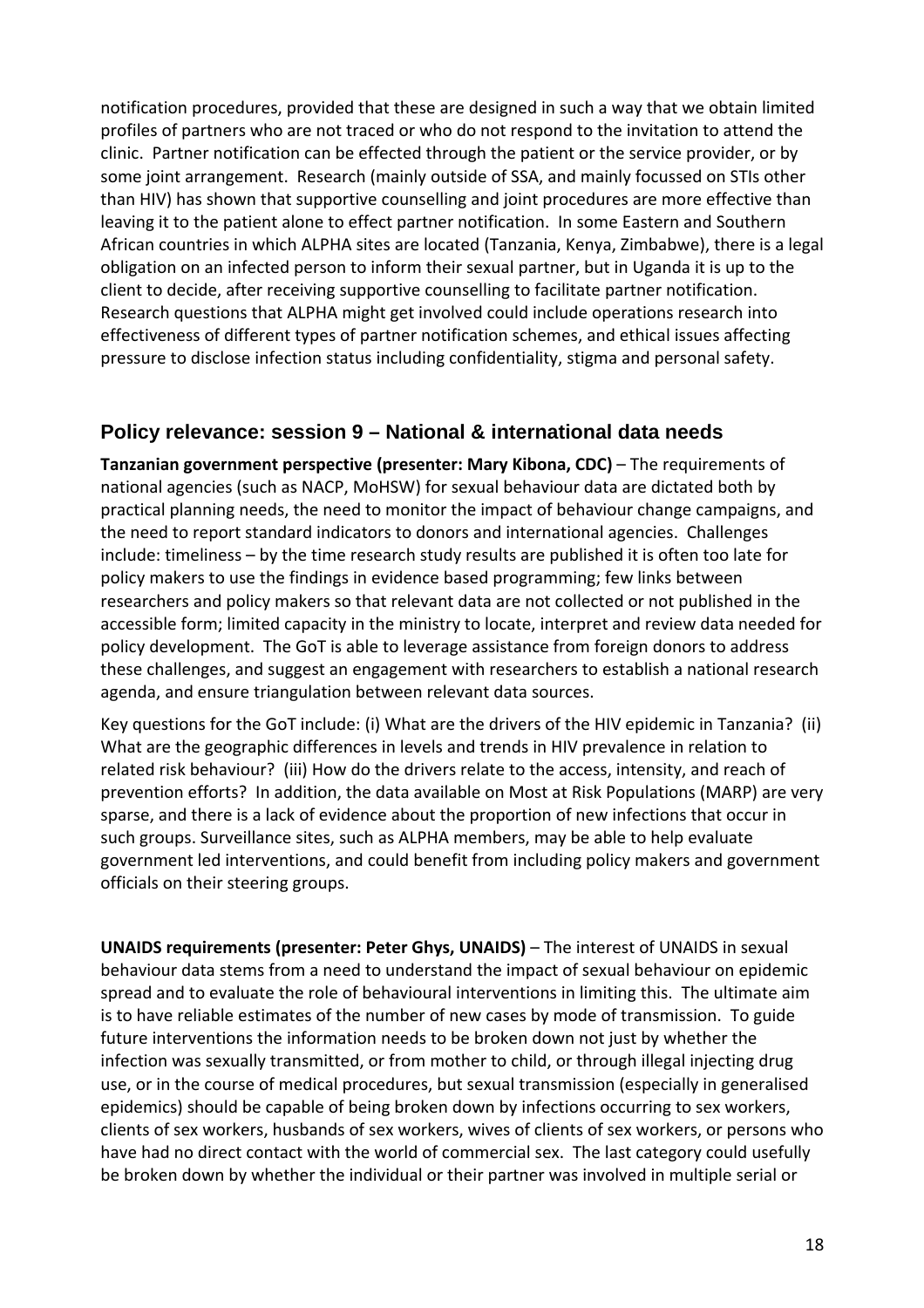concurrent partnerships. This information also feeds into the models that are used to project the epidemic. An important role for ALPHA sites is to furnish evidence on age‐specific incidence patterns, but also how and from whom infections were contracted. Indirect estimates of incidence based on cross-sectional surveys cannot provide evidence of this sort.

UNAIDS advocates inclusion of three items in partner loop questionnaires: date of first and last sexual intercourse and whether or not the partnership is still ongoing. Indicators to be calculated from these data should include point prevalence of concurrency, cumulated incidence of concurrency over last year and proportion of multiple partnerships that are concurrent. The new sexual behaviour format of DHS questionnaires allows these indicators to be calculated, and ALPHA sites should consider adopting the DHS approach as a minimum set of core questions. Additional questions recommended by UNAIDS include: partner type, partner age, condom use in this partnership, coital frequency, and partner residence.

Methodological research suggested for ALPHA sites includes (i) investigation of the reliability of the question "Are you still having sex with this person?" because if it turns out to be reliable, it will offer easier and more current estimate of point prevalence; (ii) investigating completeness and accuracy of "sexual partner histories" and developing methods for improving date recall; (iii) designing methods for reducing social desirability bias, including novel survey technologies; (iv) improving instruments for measuring condom use and coital frequency. Epidemiological research should include (i) establishing an empirical relationship between concurrency and HIV transmission in sub‐Saharan Africa; (ii) understanding different types of and reasons for concurrency and the level of transmission risk associated with each type.

Following the Nairobi meeting on concurrency, the following conclusions were presented to the Monitoring and Evaluation Reference Group (MERG): (i) prevention programs targeting concurrency create an urgent need for consensus indicators for measuring concurrent partnerships; (ii) adoption of the standard definitions, questions and indicators will enable evaluation, comparison and promotion of prevention programs; (iii) validation and improvement of current tools for sexual behaviour surveillance is needed; (iv) further research is needed to understand the context of concurrent partnerships, and to relate concurrency and HIV transmission. Participants of the Nairobi meeting will undertake the publication of a paper in a scientific journal to summarize the recommended indicators and their measurement. UNAIDS will develop and disseminate detailed guidance on how to handle missing and conflicting data when calculating the indicators and recommend the implementation of relevant questions in household surveys, and will promote the above research agenda including support for investigations undertaken by the ALPHA network.

#### **Synthesis of materials provided by sites undertaken by Emma Slaymaker after the conference:**

- **a) a comparison of different partner loop constructions**
- **b) partner types used in different ALPHA sites**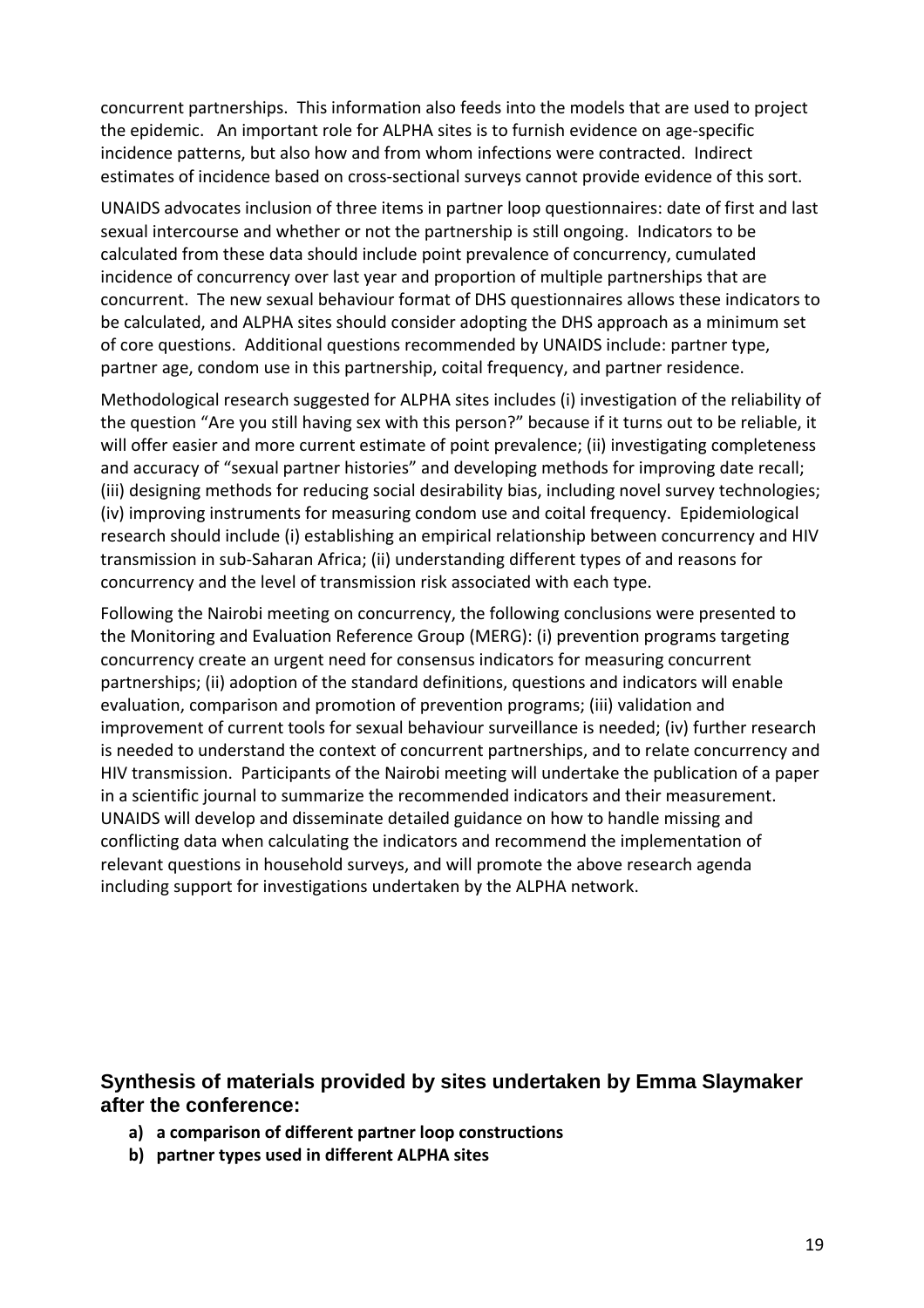#### *(A) Collection of data on sexual partners in the recent past: How does limiting the number of partners and/or the time frame for a partner history affect the analysis of the resulting data?*

*Collect information on the last three people the respondent had sex with, in the 12 months before the survey.*

This is the conventional approach, used by DHS/AIS and many other surveys. In theory, by imposing limits on the reference period (12 months) and the number of partners (3) the resulting data are biased because they do not accurately represent the partnership experience of the study population: the experience of people who have had 4 or more partners in the last year is only partially represented. To be unbiased, the partner questions should be asked for **either** all the partners in the 12 months before the survey **or** the last three partners regardless of time. The 'three partners in the last year convention' does have its advantages despite the bias. Recall is likely to be better for partners in the last year and for more recent partners compared to those from further back in time or partner order. Collecting data on a maximum of three partners keeps fieldwork time down.

In practice, three partners is adequate for almost everyone. In most African surveys less than 1% of the sample reports four or more partners in the year before the survey. However, that 1% is probably the most interesting section of the population when researching STI transmission.

There are therefore three different formats for the partner history:

**Format A)** ask about the last three partners in the 12 months prior to the survey

**Format B)** ask about the last X partners regardless of the time (X can be any number)

**Format C)** ask about all the partners in the Y months prior to the survey (Y can be any number) The table below summarises the strengths and weaknesses of the three different formats:

|                                                                                                            | A) Last 3, last<br>year | B) Last $3^*$ , any<br>time | C) All in last year <sup>t</sup> |
|------------------------------------------------------------------------------------------------------------|-------------------------|-----------------------------|----------------------------------|
| <b>Fieldwork time</b>                                                                                      | Least                   | Most                        | Middle                           |
| <b>Completeness</b>                                                                                        | Incomplete              | Complete                    | Complete                         |
| Ease of recall                                                                                             | High                    | Low                         | Middle                           |
| <b>Repetition</b> (likelihood of<br>collecting information on the<br>same partners at different<br>rounds) | Least                   | Most                        | Middle                           |
| <b>Calculation of standard</b><br><b>indicators</b>                                                        | Some problems           | Some problems               | Possible                         |
| <b>Calculation of concurrency</b><br>measures                                                              | Some problems           | Some problems               | Possible                         |
| <b>Calculation of ASPAR</b>                                                                                | Possible                | Possible                    | Possible                         |
|                                                                                                            | .                       |                             |                                  |

\*Could be any number of partners; † Could be any time frame

#### **Fieldwork time**

The fieldwork time will be affected by the criteria used when collecting a partner history. Format A requires the least fieldwork as data are collected for a maximum of 3 partners, and fewer than 3 partners for most respondents. Format B entails the most fieldwork as a greater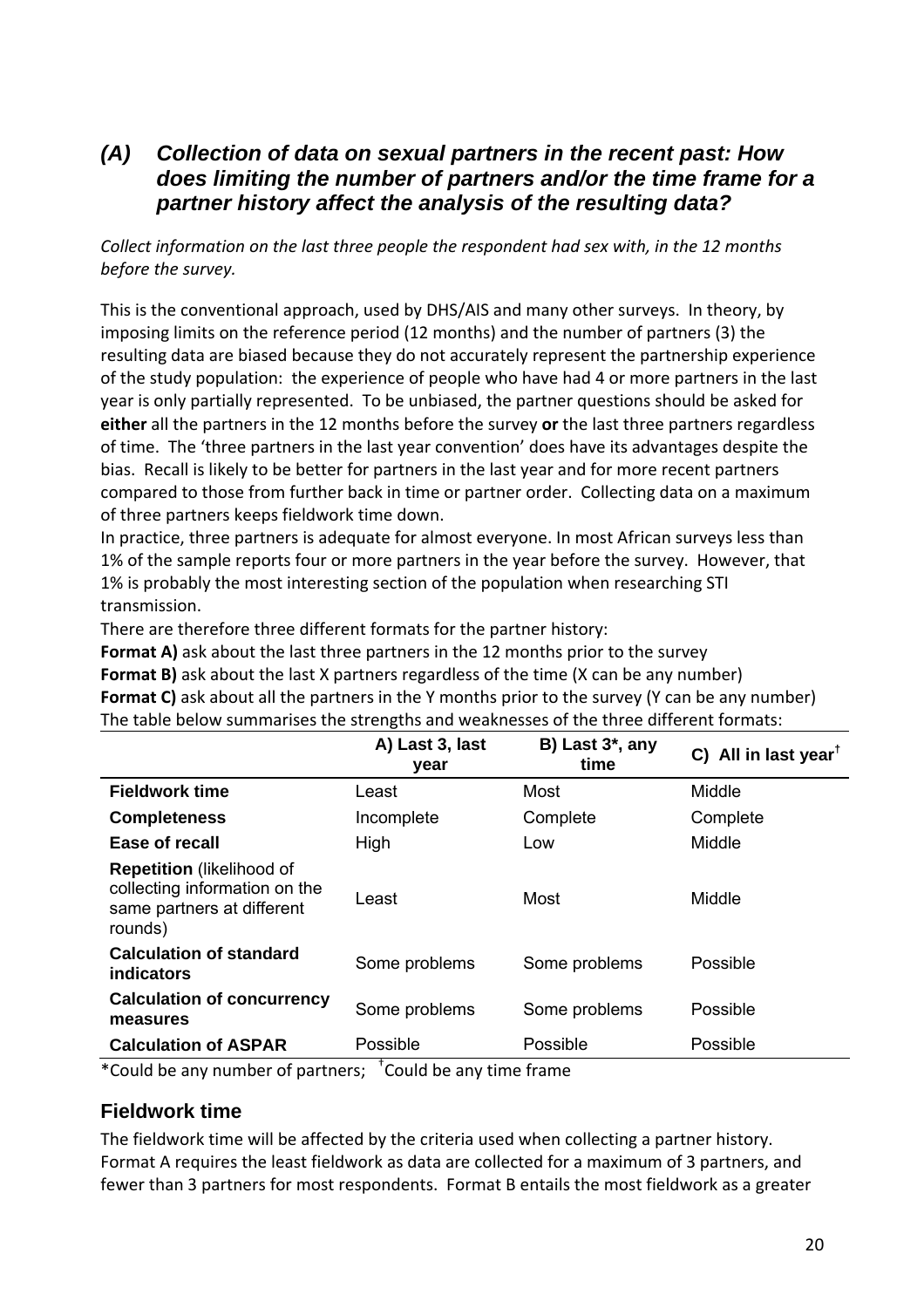proportion of respondents will report three partners. Format C entails a bit more work than Format A but not much: the only respondents reporting extra partners are those who had 4 or more in the last year. Format C probably raises the most problems for paper based questionnaires where one must balance wasted paper against the potential for losing additional sheets.

#### **Completeness**

Format A suffers from a truncation bias because two limits are imposed on the history: time and number of partners. Formats B and C are both complete.

### **Recall**

Format A is probably the easiest to recall since the history covers at most three recent partners. Format B is probably the hardest for some respondents since the second and third partners, if they had them, may be several years ago for someone who has been monogamously married for some time. Format C has the advantage of confining recall to the recent past but may be difficult for respondents who have had many partners in that time.

#### **Repetition**

For cohorts a complication, or perhaps benefit, of the partner histories is that the same partner may be reported in different surveys. Whilst some sites identify cohabiting partners at some point during data collection and processing nobody has yet done this in the partner history. It is perhaps worth noting that Format B is most likely to elicit reports on the same partner at different survey rounds.

#### **Standard Indicators**

The standard sexual behaviour indicators used for national and international monitoring and evaluation activities have a 12 month reference period. This is fine for Formats A and C (so long as first and last sex can be dated) but might be problematic if Format B is used. The problem would arise for respondents whose last three partners occurred in less than a year before the survey. For indicators with a 12 month denominator, there may be some uncertainty as to how to treat respondents for whom there is no data for a portion of the 12 month reference period.

#### **Concurrency measures**

Formats A and B pose potential problems for the calculation of concurrency measures. Concurrency measures are, by their nature, defined by time. Since formats A and B are limited by number of partners they do not give a complete enumeration of partnerships for any set period of time. This means that some respondents will have grey areas in the reference period for concurrency measures during which we do not know whether or not they had concurrent partners. Respondents who exceeded the number of partners specified for the history, in less time than the reference period for the concurrency measures, will have this problem.

#### **Measuring partner acquisition**

It is possible to calculate measures of partner acquisition from all formats. However Format C is the best for this analysis because the data are complete for a period of time and, by extending the reference period, the precision of the estimates can be improved. Because the analysis uses only partners acquired in the reference period the effective sample size is quite small. Formats A and B provide data on fewer new partners than Format C because Formats A and B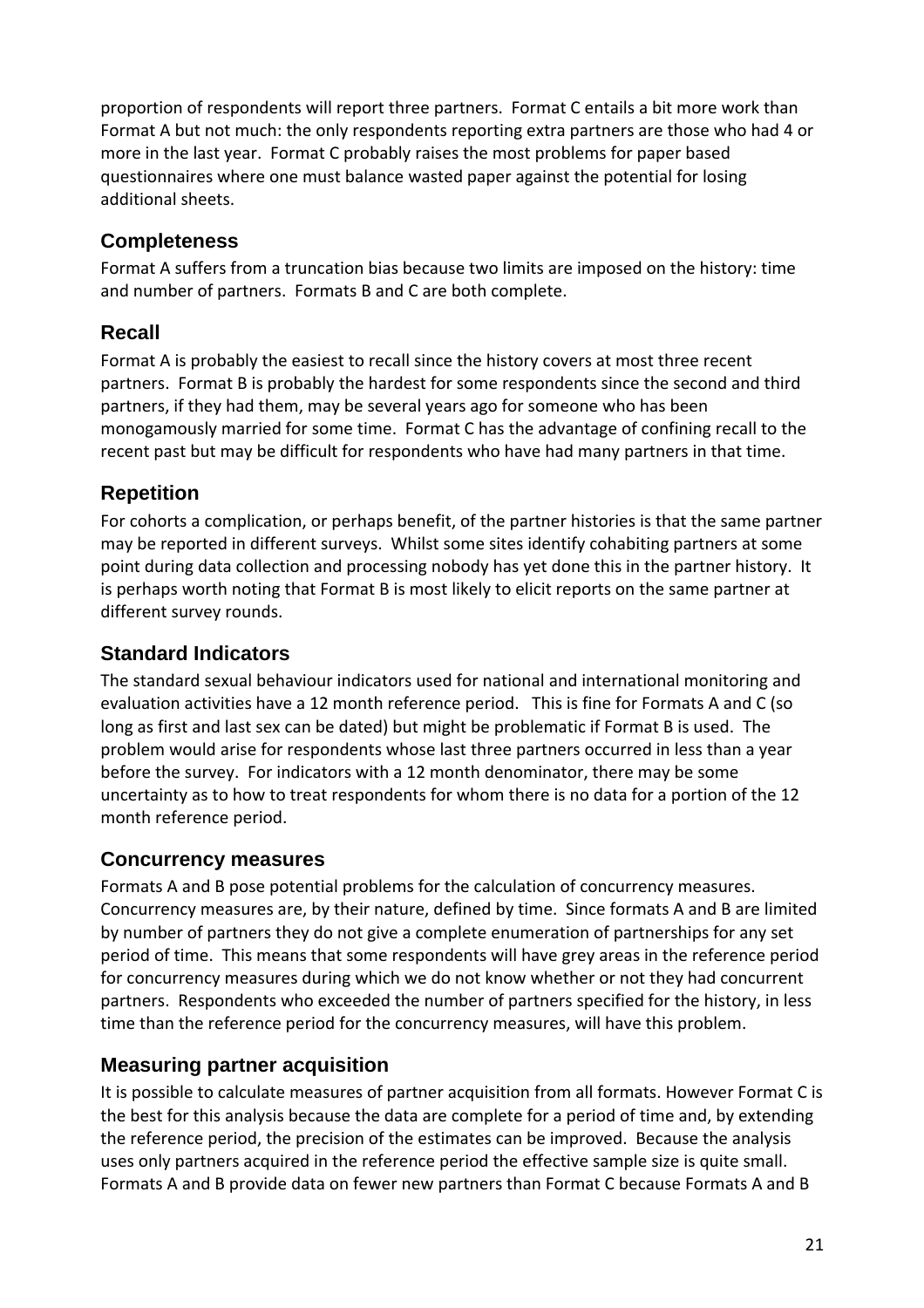omit the data on partners 4+ for respondents who have had more than three partners. It is also simpler to calculate the partner acquisition rates from Format C because each respondent reports for a full year so the person time for analysis

### *(B) Descriptions of partners used in ALPHA sites*

This document is based on the questionnaires collected from the Phase 1 Alpha sites (ACDIS, Karonga, Kisesa, Manicaland, Masaka, Rakai) at the extra ALPHA meeting in Mwanza in December 2009.

Some of these questionnaires were already in use, others were about to go into the field. See http://www.lshtm.ac.uk/cps/alpha/workshops/members/wUNAIDS\_conc/qweb/What\_is\_on\_ here.htm for a summary and links to the relevant questionnaires.

It deals with the terms used to describe partners in the sections of the questionnaire relating to recent partners, the partner histories. I've not collated the information on partner types from other sections of the questionnaires because they are largely context specific.

Table 1 shows the classifications of partner types used in the English versions of each questionnaire. Table 2 is an attempt to find some common categories. It is only a suggestion, based on the English and some of the groupings might not be appropriate. Five broad groups are distinguished:

| Group                                      | <b>Description</b>                                                                                                                                                                                                                                                                                               |
|--------------------------------------------|------------------------------------------------------------------------------------------------------------------------------------------------------------------------------------------------------------------------------------------------------------------------------------------------------------------|
| Cohabiting                                 | Partners who live together whether legally married or not                                                                                                                                                                                                                                                        |
| <b>Established</b>                         | Partners who do not live together. Relationship can be described as<br>established using locally relevant criteria. These could be<br>relationships of a certain duration or those described using a term<br>which implies social recognition of the partnership. This group<br>includes spouses who live apart. |
| Casual, new (not yet defined)              | Partners who do not live together and whose relationship is not<br>established, though it may have been in existence for some time<br>there is no social function attached.                                                                                                                                      |
|                                            | This also covers new partnerships which may yet evolved into an<br>established or cohabiting partnership                                                                                                                                                                                                         |
| <b>Sporadic (locally relevant</b><br>term) | Those partners where sex is expected to occur only a few times but<br>which are not intrinsically high-risk encounters. This group is<br>probably unimportant and could often be combined with some of<br>those above.                                                                                           |
| High risk, no "relationship"               | Those partners where sex is is expected to occur only a few times<br>and where the partner is from a known high-risk group.                                                                                                                                                                                      |

In addition, for some purposes it may be more useful to distinguish spouses from other cohabiting couples and to group unmarried cohabitees with established relationships.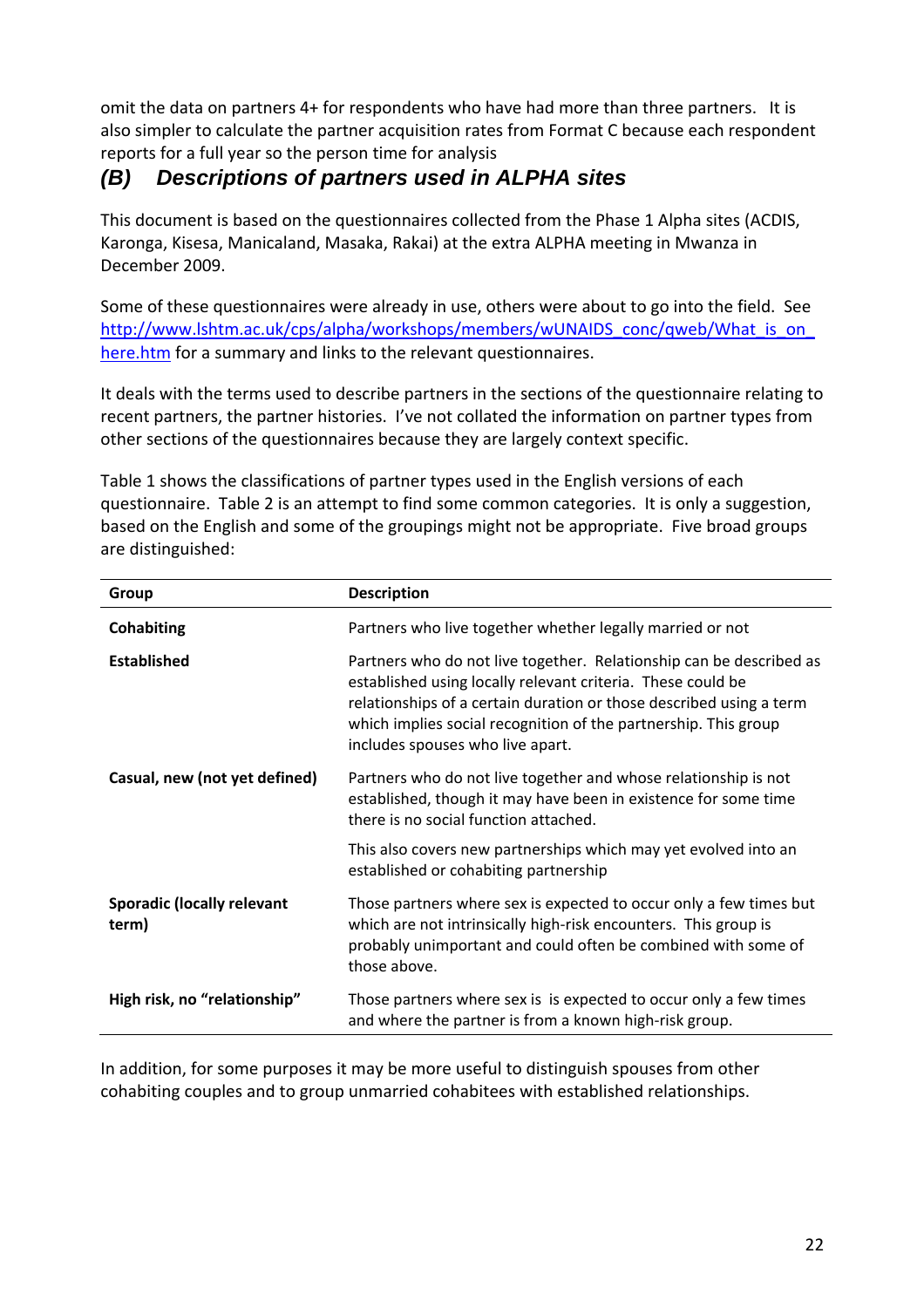|                                 | <b>Kisesa</b> | <b>Masaka</b> | Karonga   | <b>ACDIS</b> | <b>Manicaland</b> | <b>Rakai</b> |
|---------------------------------|---------------|---------------|-----------|--------------|-------------------|--------------|
| <b>Partner type</b>             |               |               |           |              |                   |              |
| <b>Spouse or cohabiting</b>     | $\bullet$     |               |           |              |                   |              |
| <b>Spouse</b>                   |               | $\bullet$     | $\bullet$ | $\bullet$    |                   | $\bullet$    |
| <b>Cohabiting</b>               |               |               | $\bullet$ |              |                   |              |
| Regular                         | $\bullet$     | $\bullet$     |           | $\bullet$    |                   |              |
| Girlfriend/boyfriend            |               |               | $\bullet$ |              |                   | $\bullet$    |
| <b>Friend</b>                   |               |               | $\bullet$ |              |                   |              |
| <b>Casual</b>                   | $\bullet$     | $\bullet$     |           | $\bullet$    |                   |              |
| <b>Other</b>                    |               | $\bullet$     |           | $\bullet$    |                   | $\bullet$    |
| Other friend or visitor         | $\bullet$     |               |           |              |                   | $\bullet^1$  |
| <b>Ex-spouse</b>                |               | $\bullet$     |           |              |                   | $\bullet$    |
| Ex-wife or regular partner      |               |               |           | $\bullet$    |                   |              |
| <b>Commercial</b>               |               | $\bullet$     |           |              |                   |              |
| <b>Bar girl</b>                 | $\bullet$     |               | $\bullet$ |              |                   |              |
| <b>Truck driver</b>             | $\bullet$     |               |           |              |                   | $\bullet$    |
| <b>Stranger</b>                 |               |               | $\bullet$ |              |                   |              |
| <b>Relative</b>                 |               |               | $\bullet$ |              |                   |              |
| In-law                          |               |               | $\bullet$ |              |                   | $\bullet$    |
|                                 |               |               |           |              |                   | ●            |
| <b>Supporting information</b>   |               |               |           |              |                   |              |
| <b>Duration of relationship</b> | $\bullet$     | $\bullet$     |           | $\bullet$    | $\bullet$         | $\bullet$    |
| <b>Where partner lives</b>      | $\bullet$     |               |           |              |                   |              |
| <b>Whether partner cohabits</b> | $\bullet$     |               |           | $\bullet$    |                   | ●            |
| <b>Beer hall attendance</b>     |               |               |           |              |                   |              |

**Table 1: Classifications of partners used in recent questionnaires from ALPHA sites**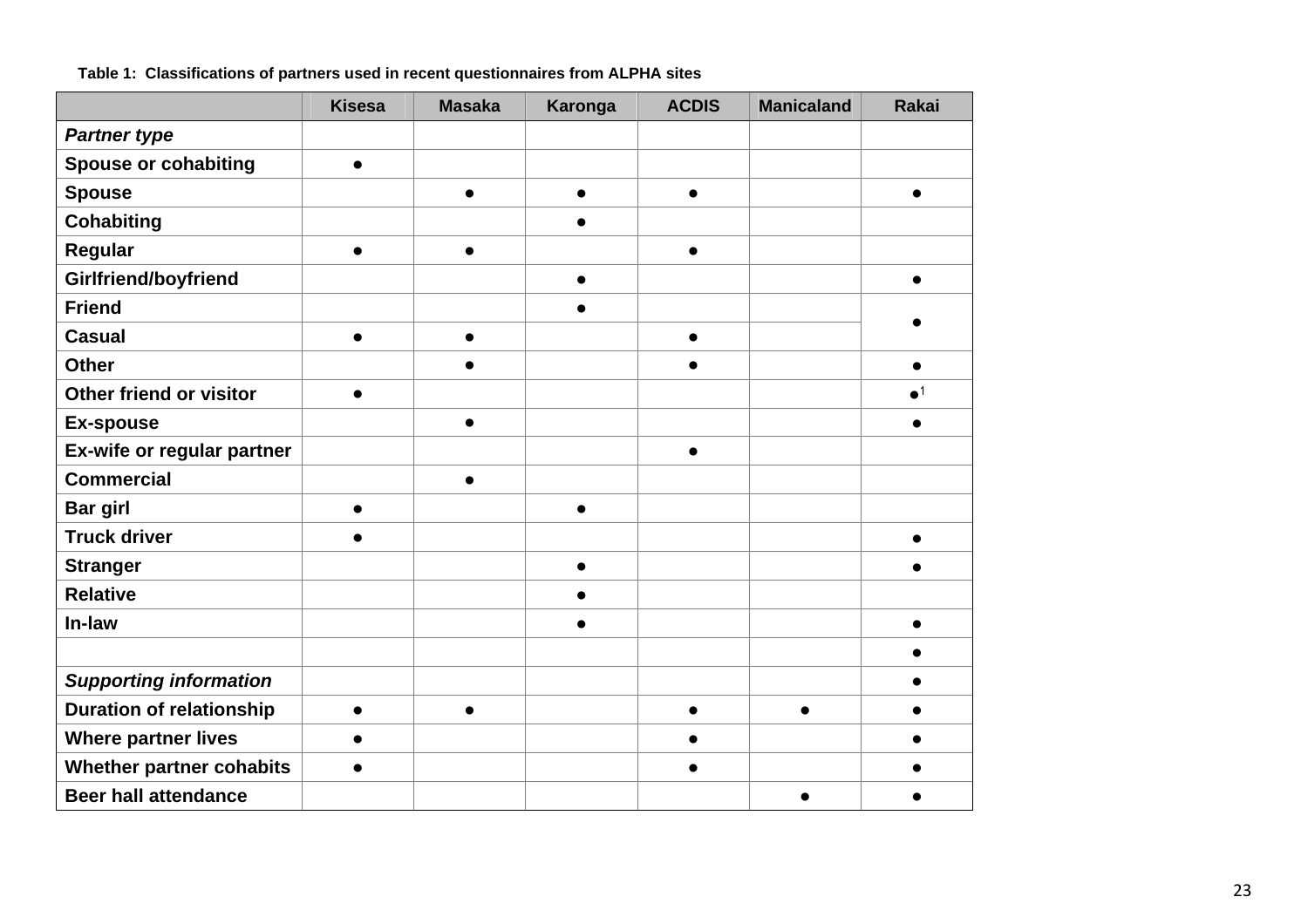#### **Table 2: Suggested common classifications of partner types.**

|                                  |        | Partner type              | <b>Kisesa</b> | Masaka    | Karonga   | <b>ACDIS</b> | Manicaland      | Rakai <sup>1</sup> |
|----------------------------------|--------|---------------------------|---------------|-----------|-----------|--------------|-----------------|--------------------|
| Cohabiting                       |        | Cohabiting- non spouse    |               |           |           | $\bullet$    |                 |                    |
| Cohabiting                       | Spouse | Spouse-cohabiting         |               |           |           | $\bullet$    |                 |                    |
| Established                      | Spouse | Spouse- non-cohabiting    | $\bullet$     |           | $\bullet$ | $\bullet$    |                 |                    |
| Established                      |        | Regular                   | $\bullet$     | $\bullet$ |           | $\bullet$    | $\bullet^\star$ |                    |
| Established                      |        | Girlfriend/boyfriend      |               |           | $\bullet$ |              |                 |                    |
| Established                      |        | Consensual partner        |               |           |           |              |                 |                    |
|                                  |        |                           |               |           |           |              |                 |                    |
| Casual, new (not yet defined)    |        | Friend                    |               |           | $\bullet$ |              |                 |                    |
| Casual, new (not yet defined)    |        | Casual                    | $\bullet$     | $\bullet$ |           | $\bullet$    | $\bullet$ **    |                    |
| Casual, new (not yet defined)    |        | Other friend or visitor   | $\bullet$     |           |           |              |                 |                    |
| Casual, new (not yet defined)    |        | Workmate                  |               |           |           |              |                 |                    |
| Casual, new (not yet defined)    |        | Boss/work supervisor      |               |           |           |              |                 |                    |
| Casual, new (not yet defined)    |        | Employee                  |               |           |           |              |                 |                    |
| Casual, new (not yet defined)    |        | Fellow student            |               |           |           |              |                 |                    |
|                                  |        |                           |               |           |           |              |                 |                    |
| Sporadic (locally relevant term) |        | Relative                  |               |           |           |              |                 |                    |
| Sporadic (locally relevant term) |        | In law                    |               |           | $\bullet$ |              |                 |                    |
| Sporadic (locally relevant term) |        | Ex-spouse or regular ptnr |               |           |           | $\bullet$    |                 |                    |
| Sporadic (locally relevant term) |        | Other                     |               | $\bullet$ |           | $\bullet$    |                 |                    |
|                                  |        |                           |               |           |           |              |                 |                    |
| High risk, no "relationship"     |        | Commercial                |               | $\bullet$ |           |              |                 |                    |
| High risk, no "relationship"     |        | Bar girl                  |               |           | $\bullet$ |              |                 |                    |
| High risk, no "relationship"     |        | Stranger                  |               |           |           |              |                 |                    |
| High risk, no "relationship"     |        | Partner from beer hall    |               |           |           |              | $\bullet$       |                    |
| High risk, no "relationship"     |        | Rapist                    |               |           |           |              |                 |                    |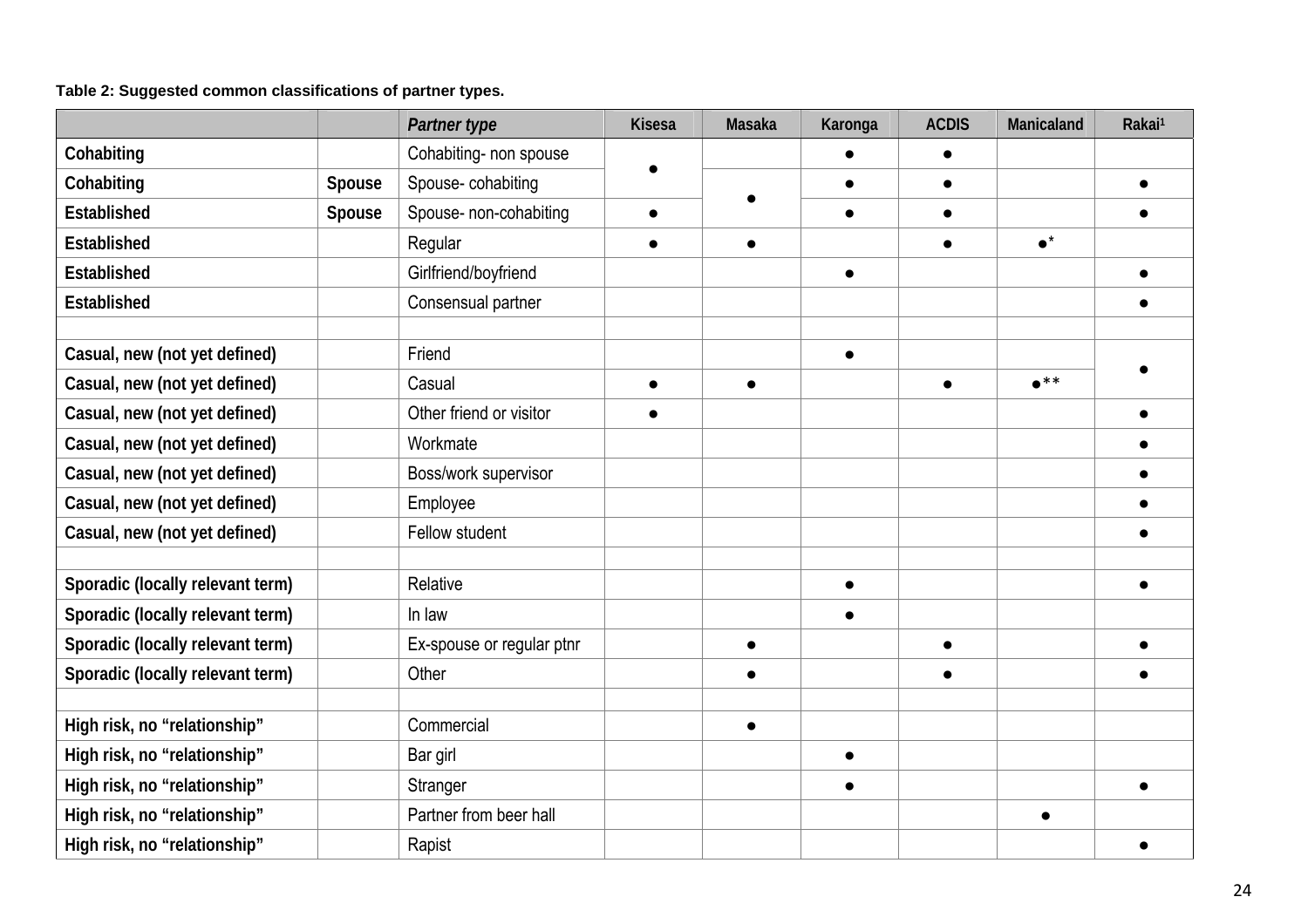| High<br>` "relationship"<br>no<br>risk.<br>suɑa<br>daddy |  |  |  |
|----------------------------------------------------------|--|--|--|
|----------------------------------------------------------|--|--|--|

\* Any reported relationship of >12 months duration. \*\*Any reported relationship of <12 months duration, partner not from <sup>a</sup> beer hall.

# **ALPHA network study sites – background information**

| Cohort study name              | Institutional affiliation       | Start | Site location                               | Sero-survey                           | Demogra-     | Cohort  | Approx     | HIV prevalence                |
|--------------------------------|---------------------------------|-------|---------------------------------------------|---------------------------------------|--------------|---------|------------|-------------------------------|
|                                |                                 | year  |                                             | timing                                | phic sur-    | size in | person-yrs | (trend) in adult              |
|                                |                                 |       |                                             |                                       | veillance    | 2008 *  | obs*       | population                    |
| Kyambuliwa general             | Uganda Virus Research           | 1989  | 25 villages in Masaka                       | annual since                          | annual       | 7,000   | 115,000    | 8.5% (1990)                   |
| population cohort              | Institute; UK Medical           |       | district, Uganda                            | 1989                                  |              |         |            | 6.5% (2000)                   |
|                                | <b>Research Council</b>         |       |                                             |                                       |              |         |            | 7.7% (2005)                   |
| Rakai Health Science           | Uganda Virus Research           | 1994  | 50 communities in Rakai                     | annual since                          | annual       | 14,000  | 168,000    | 17.7% (1995)                  |
| Programme                      | Institute; Makarere             |       | district, Uganda                            | 1995                                  |              |         |            | 12.8% (2003)                  |
|                                | University                      |       |                                             |                                       |              |         |            |                               |
| TAZAMA project:                | Tanzania National Institute     | 1994  | 6 villages in Magu district,                | approximately                         | approx. half | 28,000  | 350,000    | 6.0% (1994)                   |
| Kisesa cohort                  | for Medical Research            |       | Mwanza region, Tanzania                     | every 3 years                         | yearly       |         |            | 8.3% (2000)                   |
|                                |                                 |       |                                             | since 1994                            |              |         |            | 7.3% (2006,                   |
|                                |                                 |       |                                             |                                       |              |         |            | provisional)                  |
| Karonga Prevention             | London School of Hygiene        | 1988  | 25 community clusters near                  | retrospect 1988                       | continuous   | 32,000  | 150,000    | 3.8% (1988)                   |
| Study                          | and Tropical medicine           |       | Chilumba, Karonga district,                 | pilot 2005,                           | since 2002   |         |            | 7.5% (2007,                   |
|                                |                                 |       | Malawi                                      | baseline 2007                         |              |         |            | provisional)                  |
|                                |                                 |       |                                             |                                       |              |         |            |                               |
| Manicaland HIV/STD             | <b>Biomedical Research and</b>  | 1998  | 12 communities, stratified                  | 1999, 2002,                           | same as      | 30,000  | 90,000     | 22.9% (1999)                  |
| Prevention Project             | Training Institute, Harare;     |       | by socio-economic setting                   | 2004                                  | sero-survey  |         |            | 20.0% (2002)                  |
|                                | Imperial College London         |       | Manicaland, Zimbabwe                        |                                       |              |         |            | 18.0% (2004)                  |
|                                |                                 |       |                                             |                                       |              |         |            | (av. all strata)              |
| Umkhanyakude                   | Africa Centre for Health &      | 2003  | Hlabisa district, KwaZulu                   | 2003, 2005 and                        | half yearly  | 86,000  | 430,000    | 22% (2003)                    |
| cohort                         | Population Studies, SA          |       | Natal, South Africa                         | 2006                                  |              |         |            |                               |
|                                | <b>Medical Research Council</b> |       |                                             |                                       |              |         |            |                               |
|                                |                                 |       |                                             |                                       |              |         |            |                               |
| Kisumu Health and              | Kenya Medical Research          | 2001  | 384 villages in Siaya and                   | started 2008,                         | 3 times a    | 204,000 | 945,000    | ~15% (2008, AIS               |
| Demographic                    | Institute; Centre for Disease   |       | Bondo districts, Nyanza                     | finishing 2009                        | year         |         |            | estimate in                   |
| Surveillance Study             | Control, USA                    |       | Province, Kenya                             |                                       |              |         |            | Kenya DHS)                    |
|                                |                                 |       |                                             |                                       |              |         |            |                               |
| Nairobi Urban                  | African Population and          | 2002  | Korogocho and Viwandani                     | pilot 2007                            | 3 times a    | 52,000  | 330,000    | ~8% (2008,                    |
| <b>Health DSS</b>              | Health Research Center,         |       | settlements, Nairobi, Kenya                 |                                       | year         |         |            | UNAIDS est, pilot             |
|                                | Nairobi                         |       |                                             |                                       |              |         |            | $13 + (-2%)$                  |
|                                |                                 |       |                                             |                                       |              |         |            |                               |
| Kilombero-Ulanga<br><b>DSS</b> | Ifakara Health Institute,       | 1996  | 25 villages in Morogoro<br>region, Tanzania | pilot planned for<br>2010, then every | 4 times a    | 65,000  | not yet    | ~8% (2007, AIS<br>estimate in |
|                                |                                 |       |                                             |                                       | year         |         |            |                               |
|                                |                                 |       |                                             | 2 years                               |              |         |            | Tanzania DHS)                 |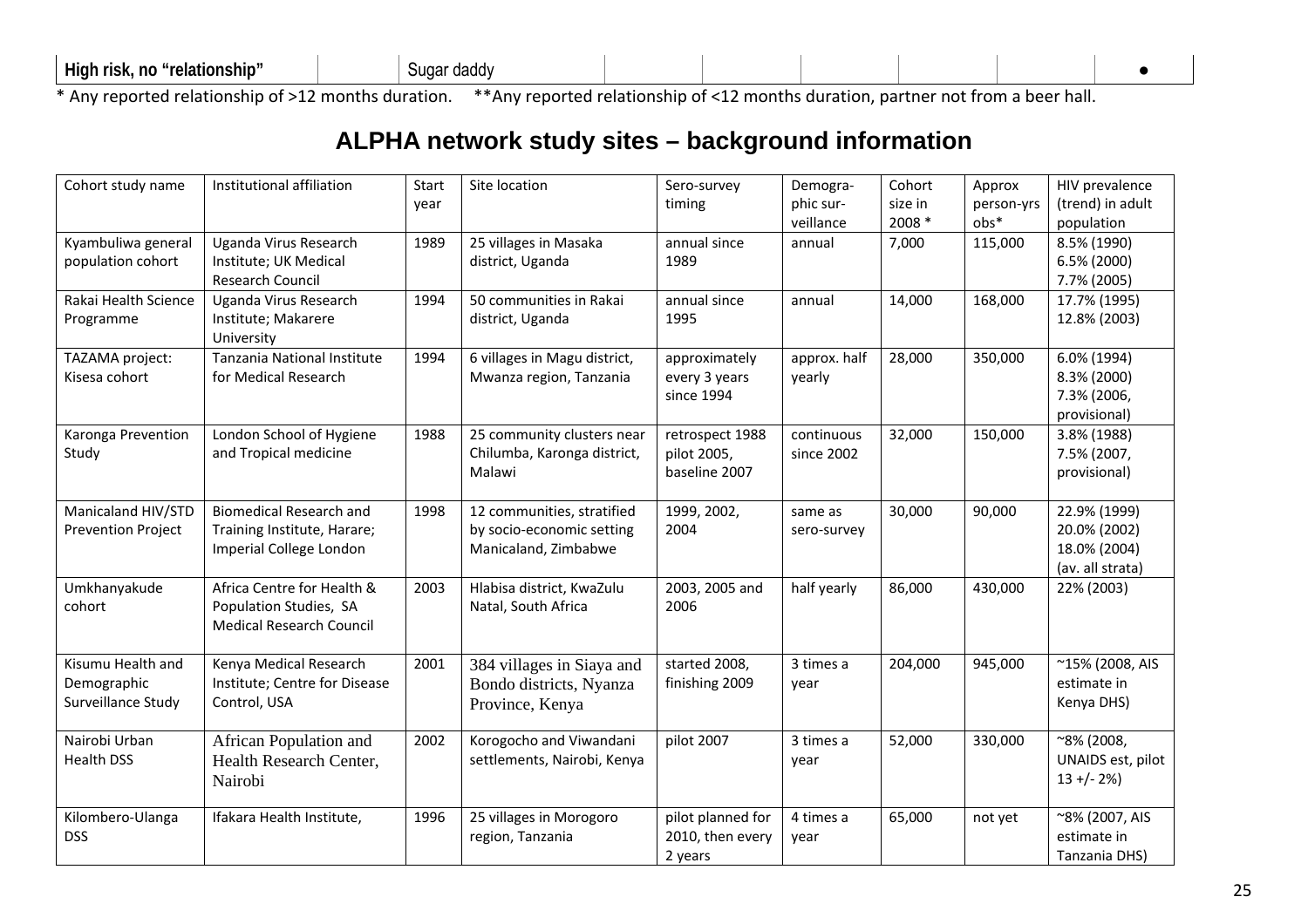\* Demographic surveillance totals include children for whom HIV status is not measured in most studies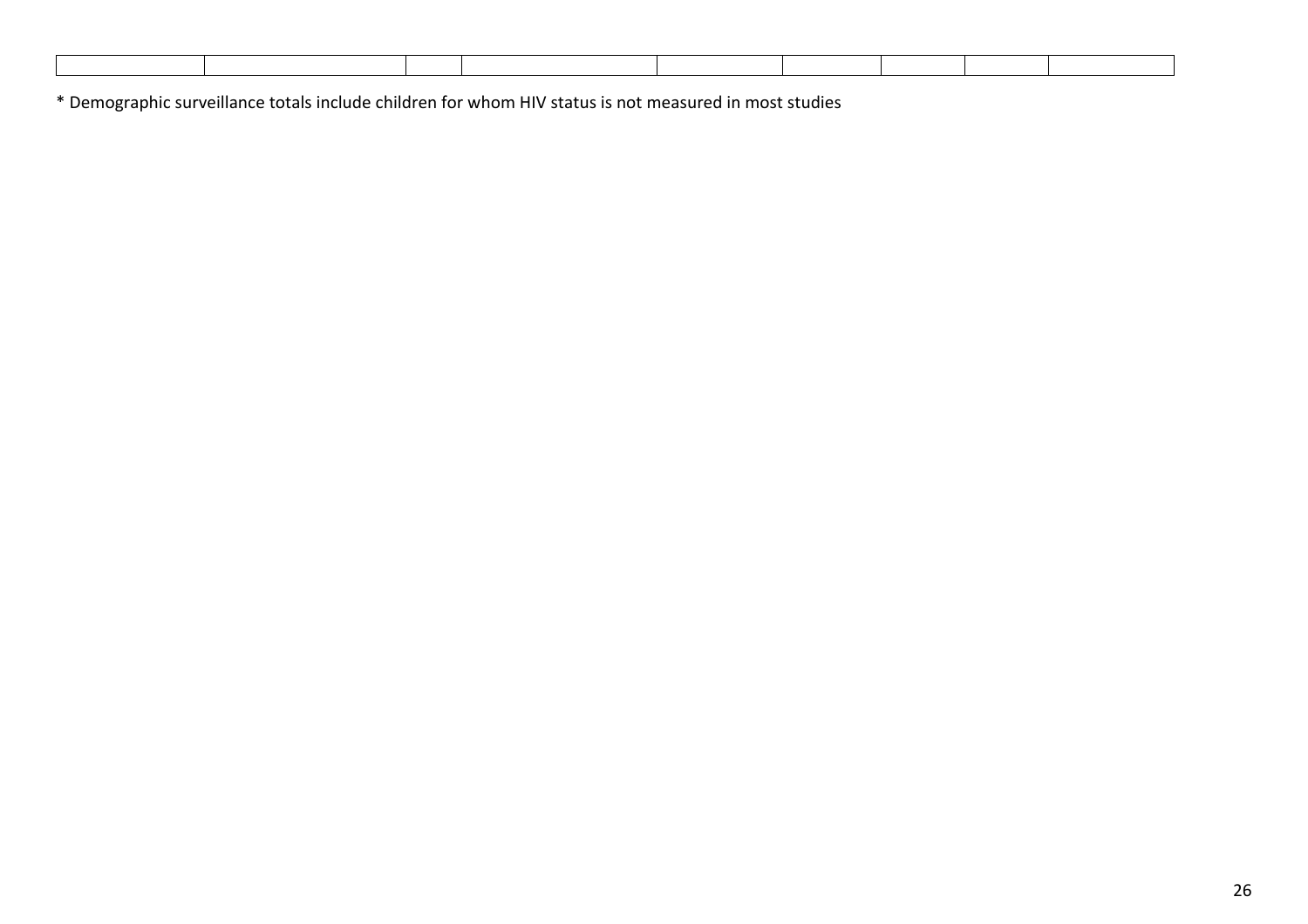# **Agenda**

# **ALPHA network meeting on measuring sexual behaviour**

# *Monday Dec 7th : Measurement methods – general rapporteur: Sam Clark*

The emphasis will be on exploring and evaluating survey instruments and data collection protocols used in the ALPHA network cohort studies and elsewhere. Since many of the experiments with partnership questionnaires have been very recent, we do not expect analytical results to be presented, but rather reports on the experience of developing questionnaires, training enumerators and piloting surveys. All the presentations on this day will be very short (10 mins plus 5 mins for clarification questions) and at the end of each session there will be some time for a more general discussion.

| time            | Session topics and presentation titles                                                       | <b>Session chairs &amp; presenters</b>                                    |
|-----------------|----------------------------------------------------------------------------------------------|---------------------------------------------------------------------------|
| $9.30 - 10.30$  | <b>Registration, coffee</b>                                                                  | in charge: Hussein Babah                                                  |
| $10.30 - 11.00$ | <b>Welcome and opening remarks</b>                                                           | John Changalucha: NIMR<br>Peter Ghys: UNAIDS<br>Basia Zaba: ALPHA network |
| $11.00 - 12.30$ | 1. Questionnaire design - paper-based methods for                                            | <b>Chair: Jim Todd</b>                                                    |
|                 | face to face interviews                                                                      | rapporteur: Ivan Kassamba                                                 |
| 11.00           | Use of partner loop in Manicaland data collection                                            | Simon Gregson, Manicaland                                                 |
| 11.15           | Masaka use of calendars in partner loops                                                     | Dermot Maher, Masaka                                                      |
| 11.30           | The Kisumu relationship history calendar                                                     | Caroline Kabiru, APHRC                                                    |
| 11.45           | Measuring frequency of intercourse                                                           | Emma Slaymaker, LSHTM                                                     |
| 12.00           | Which aspects of sexual behaviour data collection need to<br>be harmonised in ALPHA studies? | general discussion                                                        |
| $12.30 - 13.30$ | Lunch                                                                                        |                                                                           |
| $13.30 - 15.00$ | 2. Other data collection methods                                                             | <b>Chair: Alison Wringe</b><br>rapporteur: Ndoliwe Kayuni                 |
| 13.30           | Group interviews and voting boxes                                                            | Simon Gregson, Manicaland                                                 |
| 13.45           | Use of PDAs                                                                                  | Erick Mgina & Clemens Masesa, MKV                                         |
| 14.00           | Audio computer assisted self-interview                                                       | Fredrick Otieno, Kisumu                                                   |
| 14.15           | Use of household roster data                                                                 | Basia Zaba, Kisesa                                                        |
| 14.30           | Role of qualitative methods                                                                  | Joyce Wamoyi, Kisesa                                                      |
| 14.45           | Should ALPHA sites conduct parallel enquiries using other<br>data collection approaches?     | general discussion                                                        |
| $15.00 - 15.30$ | <b>Tea</b>                                                                                   |                                                                           |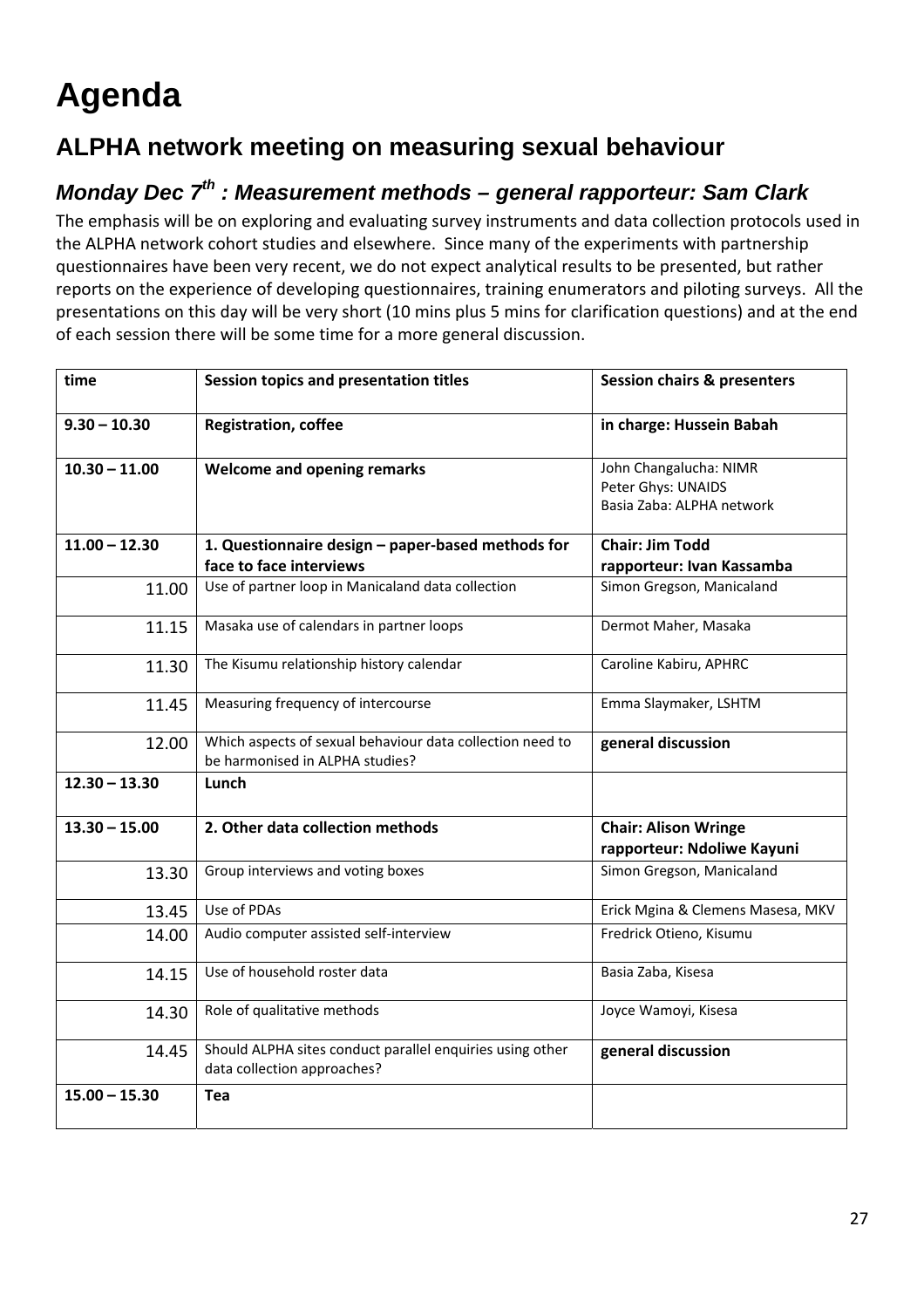| time            | Session topics and presentation titles                                                                                                                         | <b>Session chairs &amp; presenters</b>               |
|-----------------|----------------------------------------------------------------------------------------------------------------------------------------------------------------|------------------------------------------------------|
| $15.30 - 17.00$ | 3. Hard to recruit populations, taboo topics and data<br>validation                                                                                            | <b>Chair: Basia Zaba</b><br>rapp: Xavier Gomez-Olive |
| 15.30           | Experiments with RDS in HIV cohort studies                                                                                                                     | Richard White, LSHTM                                 |
| 15.45           | Collecting data on MSM and other illegal activities                                                                                                            | Dermot Maher, Masaka                                 |
| 16.00           | Exploiting mobile phone technology                                                                                                                             | Marelize Gorgens, World Bank                         |
| 16.15           | Discordant partner studies: recruitment, follow-up, ethics,<br>and multiple partners                                                                           | Joseph Kagaayi and Adrian Musiige,<br>Rakai          |
| 16.30           | ALPHA role in (1) validating questions by examining<br>consistency of responses, (2) validating results by<br>comparing data collected using different methods | general discussion                                   |

# *Monday Dec 7th continued*

### *Tuesday Dec 8<sup>th</sup>: Analysing partnerships and sexual networks – general rapporteur: Mary Mahy*

Analyses under discussion in this session might not be complete – we are interested in hearing about proposed methods that have not yet been tried, and analyses that will require new questions (building on discussions of day 1), as well as critiques of previous studies and an assessment of biases inherent in earlier approaches. The emphasis will be on descriptive analysis, and identifying measures and indices that will allow us to compare HIV risk related to sexual behaviour between the different sites. In these sessions we will allow slightly longer for each presentation: 15 to 20 minutes of slides, with 10‐15 minutes for questions and discussion after each presentation.

| time            | Session topics and presentation titles                                            | <b>Session chairs &amp; presenters</b>                  |
|-----------------|-----------------------------------------------------------------------------------|---------------------------------------------------------|
| $9.00 - 10.30$  | 4. Concurrent partnerships                                                        | <b>Chair: Benjamin Clark</b><br>rapp: Eveline Geubbels  |
| 9.00            | Introduction $-$ general aims of the analysis sessions                            | Basia Zaba, ALPHA                                       |
| 9.30            | Estimating prevalence of concurrent partnerships using<br>DHS-type questionnaires | Emma Slaymaker, LSHTM                                   |
| 10.00           | Bias and selectivity problems in analysing data on<br>cohabiting partners         | Stan Becker, JHSPH<br>(speaking on Skype)               |
| $10.30 - 11.00$ | <b>Coffee</b>                                                                     | <b>Chair: Connie Nyamukapa</b><br>rapp: George Mgomella |
| $11.00 - 12.30$ | 5. Analysis of partnership turnover                                               |                                                         |
| 11.00           | Age-specific partner acquisition rates (ASPAR)                                    | Emma Slaymaker and Milly Marston,<br><b>LSHTM</b>       |
| 11.30           | Lifetime partners and cumulated ASPAR                                             | Jeff Eaton, IC                                          |
| 12.00           | Asortative mixing in cohabiting partners                                          | Jim Todd, Kisesa                                        |
| $12.30 - 13.30$ | Lunch                                                                             |                                                         |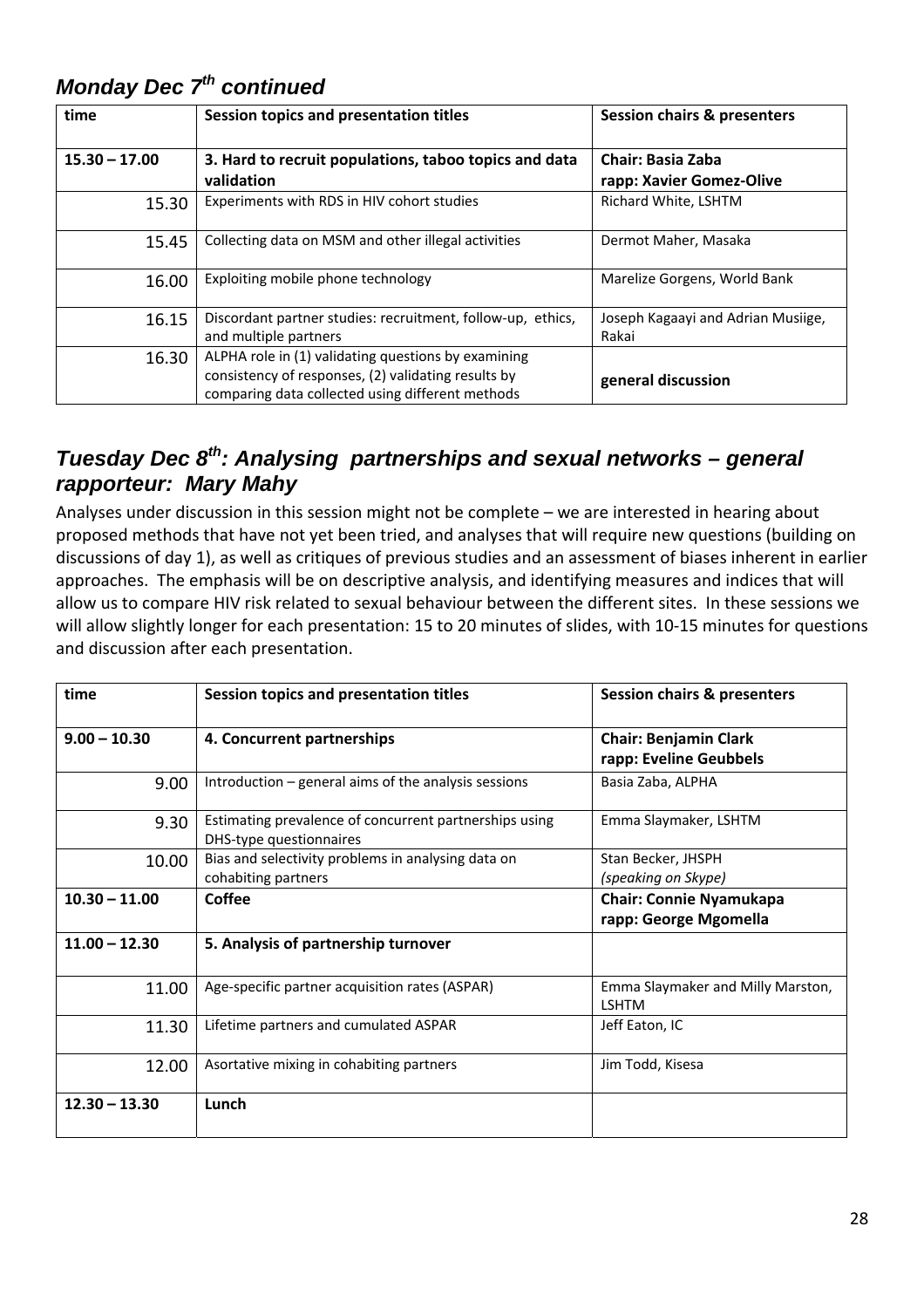| time            | Session topics and presentation titles                                                          | <b>Session chairs &amp; presenters</b>                      |
|-----------------|-------------------------------------------------------------------------------------------------|-------------------------------------------------------------|
| $13.30 - 15.00$ | 6. Sexual networks                                                                              | <b>Chair: Simon Gregson</b><br>rapp: Monica Chizororo       |
| 13.30           | Local network methods for detecting biases in reports of<br>non-cohabiting partners             | Basia Zaba, Kisesa                                          |
| 14.00           | Current partnership networks and respondent driven<br>sampling (RDS)                            | Sam Clark, Univ. Of Washington                              |
| 14.30           | Co-parenting networks (PAPER WITHDRAWN)                                                         | Mia Crampin, Karonga<br>(presented by Basia Zaba)           |
| $15.00 - 15.30$ | <b>Tea</b>                                                                                      |                                                             |
| $15.30 - 17.00$ | 7. Ecological and individual level analyses                                                     | <b>Chair: Sam Clark</b><br>rapporteur: Adrian Musiige       |
| 15.30           | Polygyny, concurrency and HIV risk                                                              | Georges Reniers, Princeton                                  |
| 16.00           | Community level incidence outcomes related to summary<br>behaviour indicators (PAPER WITHDRAWN) | Geoff Garnet, Imperial College<br>(presented by Jeff Eaton) |
| 16.30           | Focus of ALPHA joint analyses of sexual behaviour: beyond<br>concurrency?                       | general discussion                                          |

## *Tuesday Dec 8th continued*

### *Wednesday Dec 9th: Using facility data, policy relevance, next steps – general rapporteur: Jim Todd*

The main aim of the final day will be to plan ahead for joint studies by members of the Alpha network over the next four or five years, and to think about how our results can be used in a wider context – e.g. national estimates and projections; informing programmes delivering treatment and care.

| time            | Session topics and presentation titles                                           | <b>Session chairs &amp; presenters</b>                  |
|-----------------|----------------------------------------------------------------------------------|---------------------------------------------------------|
| $8.30 - 10.00$  | 8. Sexual behaviour in the context of ART                                        | <b>Chair: Dermot Maher</b><br>rapporteur: Denna Michael |
| 8.30            | Sexual behaviour in the era of ART: new information needs                        | Mary Mahy, UNAIDS                                       |
| 8.45            | Sexual behaviour of infected persons by knowledge of HIV<br>status               | Simon Gregson, Manicaland                               |
| 9.15            | Ethical and practical problems of linking survey and facility<br>data            | Alison Wringe & Ben Clark, Kisesa                       |
| 9.45            | Partner notification in STI treatment facilities                                 | Tony Ao, MITU                                           |
| $10.00 - 10.30$ | <b>Coffee</b>                                                                    |                                                         |
| $10.30 - 12.00$ | 9. Data and analysis requirements of national and<br>international organisations | <b>Chair: Mark Urassa</b><br>rapporteur: Doris Mbata    |
| 10.30           | Tanzania national policy-makers' perspective                                     | Mary Kibona, CDC Tanzania                               |
| 11.00           | <b>UNAIDS requirements</b>                                                       | Peter Ghys, UNAIDS                                      |
| 11.30           | Way forward                                                                      | <b>General discussion</b>                               |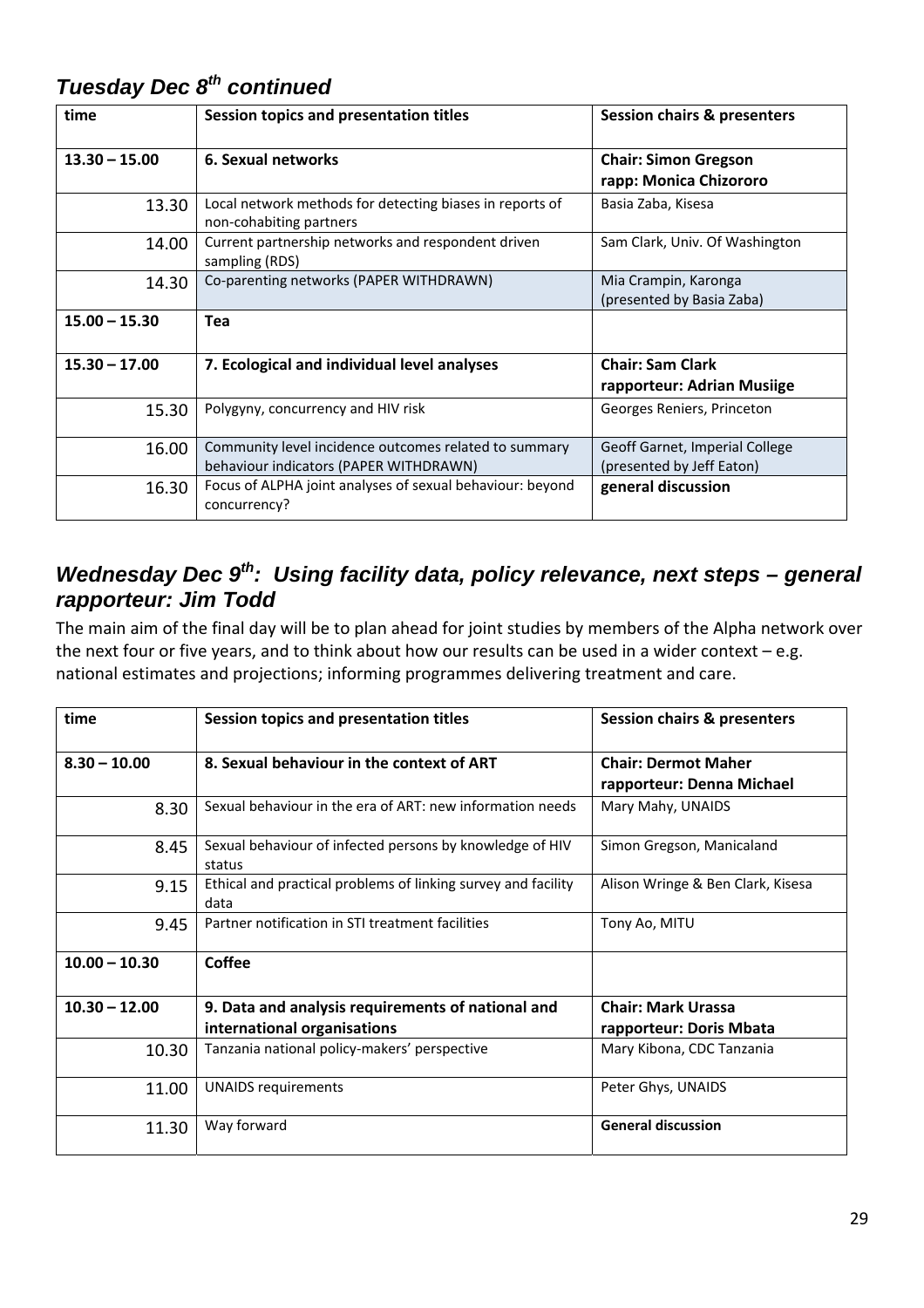| $12.00 - 13.00$ | Lunch and non-ALPHA participant departures                                                           |                                                   |
|-----------------|------------------------------------------------------------------------------------------------------|---------------------------------------------------|
| time            | Session topics and presentation titles                                                               | <b>Session chairs &amp; presenters</b>            |
| $13.00 - 15.00$ | 10. ALPHA working group meetings                                                                     | <b>Chair: Basia Zaba</b>                          |
| 13.00           | Developing data specifications for pooling data between<br>ALPHA network sites                       | Milly Marston                                     |
| 13.30           | Joint questionnaire development and site-specific data<br>analysis plans                             | parallel break-out session<br>rapporteur: tbc     |
| 13.30           | Prospects for pooling behaviour data, development of<br>meta-analysis and comparative analysis plans | parallel break-out session<br>rapporteur: tbc     |
| $15.00 - 15.30$ | Tea                                                                                                  |                                                   |
| $15.30 - 17.00$ | 10. (contined) ALPHA working group meeting                                                           | Chair: Joseph Kagaayi<br>rapporteur: Dermot Maher |
| 15.30           | Next steps – report from break-out groups and plans for<br>future work                               | <b>General discussion</b>                         |

# **Meeting outputs**

Planned outputs for this meeting would be:

- 1. A copy of all the presentations and a report on the discussions to be made available to UNAIDS and posted on the ALPHA network web site
- 2. An update of the sexual behaviour questionnaires currently in use by Alpha member sites posted on the web site
- 3. Draft protocols for joint studies of sexual behaviour and HIV infection risk, including methods for identification of risk due to behaviour of cohabiting partner, characteristics of non‐cohabiting partners and partner ART use.
- 4. Formation of a working group to design questionnaire modules for use in joint surveys and metaanalyses and agree their use with site PIs, after discussing issues of backward compatibility
- 5. Proposals for ALPHA network sites to do validation studies for new questions planned for DHS surveys